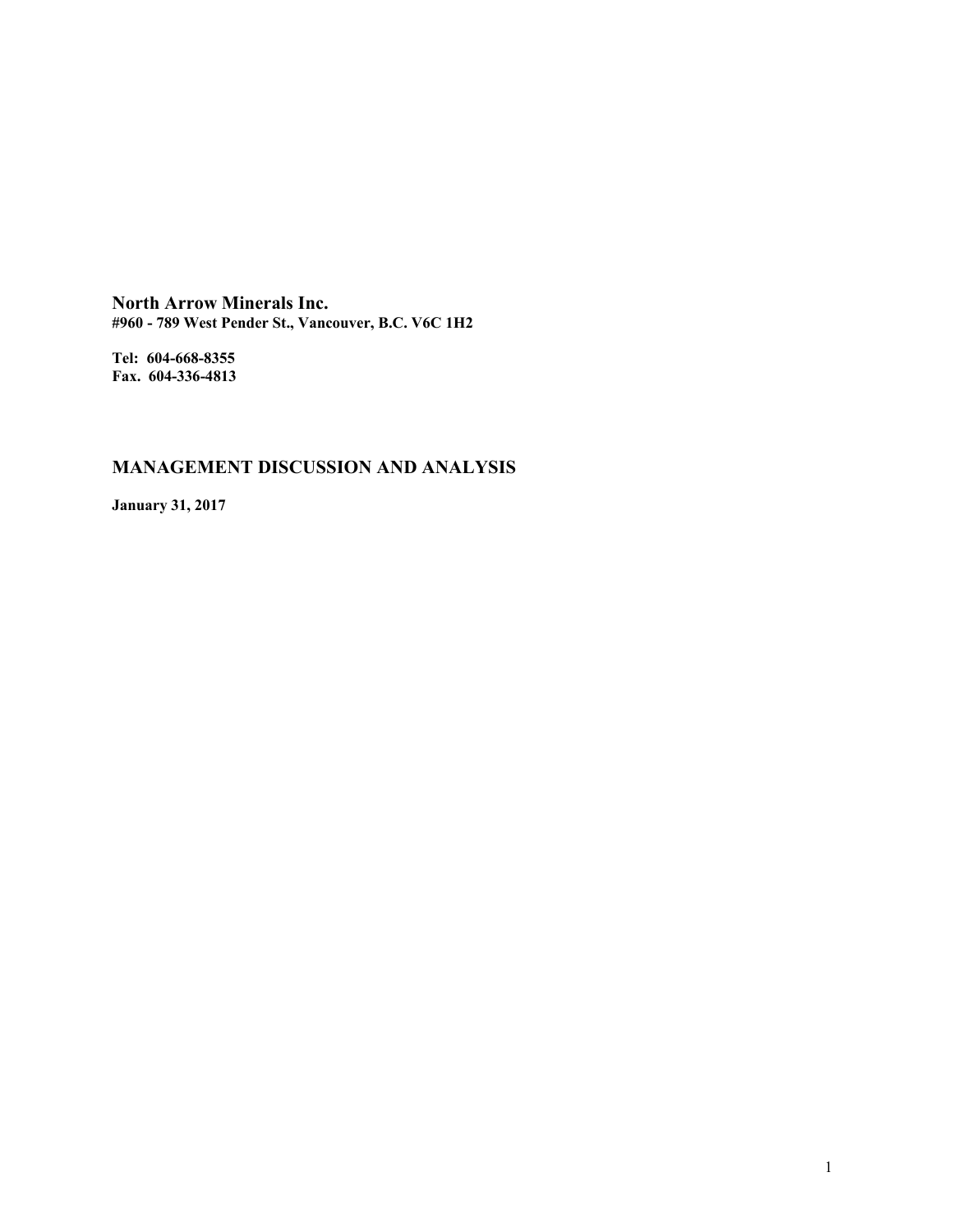# **Form 51-102 F1 Management Discussion and Analysis ("MD&A") North Arrow Minerals Inc. Containing Information up to and including March 24, 2017**

# **Description of Business**

North Arrow Minerals Inc. ("North Arrow" or the "Company") is a Canadian mineral exploration company focused on evaluating prospective diamond exploration properties in Canada. The Company's key diamond properties include the Naujaat (formerly Qilalugaq) (Nunavut), Pikoo (Saskatchewan), Lac de Gras (Northwest Territories), Loki (Northwest Territories) and Mel (Nunavut). Shares of the Company trade on the TSX Venture Exchange ("TSXV") under the symbol NAR.

The following discussion and analysis of the Company's financial condition and results of operations for the nine months ended January 31, 2017 should be read in conjunction with the audited financial statements of the Company for the years ended April 30, 2016 and April 30, 2015, together with the notes thereto. The MD&A supplements, but does not form part of the unaudited financial statements of the Company. The Company's financial statements have been prepared in accordance with International Financial Reporting Standards ("IFRS").

Unless otherwise noted, all currency amounts are stated in Canadian dollars.

# **Forward-Looking Statements**

This document may contain "forward-looking statements" within the meaning of Canadian securities legislation and the United States Private Securities Litigation Reform Act of 1995. These forward-looking statements are made as of the date of this document and the Company does not intend, and does not assume any obligation, to update these forward-looking statements, except as required by law.

Forward-looking statements relate to future events or future performance and reflect management's expectations or beliefs regarding future events and include, but are not limited to, statements with respect to sources of and anticipated financing requirements, the estimation of mineral reserves and resources, the realization of mineral reserve estimates, the timing and amount of estimated future production, costs of production, capital expenditures, success of mining operations, environmental risks, unanticipated reclamation expenses, title disputes or claims and limitations on insurance coverage.

These forward-looking statements include, among others, statements with respect to the Company's objectives for the ensuing year, our medium and long-term goals, and strategies to achieve those objectives and goals, as well as statements with respect to our beliefs, plans, objectives, expectations, anticipations, estimates and intentions. The words "may," "could," "should," "would," "suspect," "outlook," "believe," "plan," "anticipate," "estimate," "expect," "intend," and words and expressions of similar import are intended to identify forward-looking statements. In particular, statements regarding the Company's future operations, future exploration and development activities or other development plans and estimated future financing requirements contain forward-looking statements.

All forward-looking statements and information are based on the Company's current beliefs as well as assumptions made by and information currently available to the Company concerning anticipated financial performance, business prospects, strategies, regulatory developments, development plans, exploration, development and mining activities and commitments. Although management considers these assumptions to be reasonable based on information currently available to it, they may prove to be incorrect.

By their very nature, forward-looking statements involve inherent risks and uncertainties, both general and specific, and risks exist that predictions, forecasts, projections and other forward-looking statements will not be achieved. We caution readers not to place undue reliance on these statements as a number of important factors could cause the actual results to differ materially from the beliefs, plans, objectives, expectations, anticipations, estimates and intentions expressed in such forward-looking statements.

These factors include, but are not limited to, developments in world financial and commodity markets, risks relating to fluctuations in the Canadian dollar and other currencies relative to the US dollar, changes in exploration plans due to exploration results and changing budget priorities of the Company or its joint venture partners, changes in project parameters as plans continue to be refined; possible variations in ore reserves, grade or recovery rates; accidents, labour disputes and other risks of the mining industry; delays in obtaining governmental approvals or financing, the effects of competition in the markets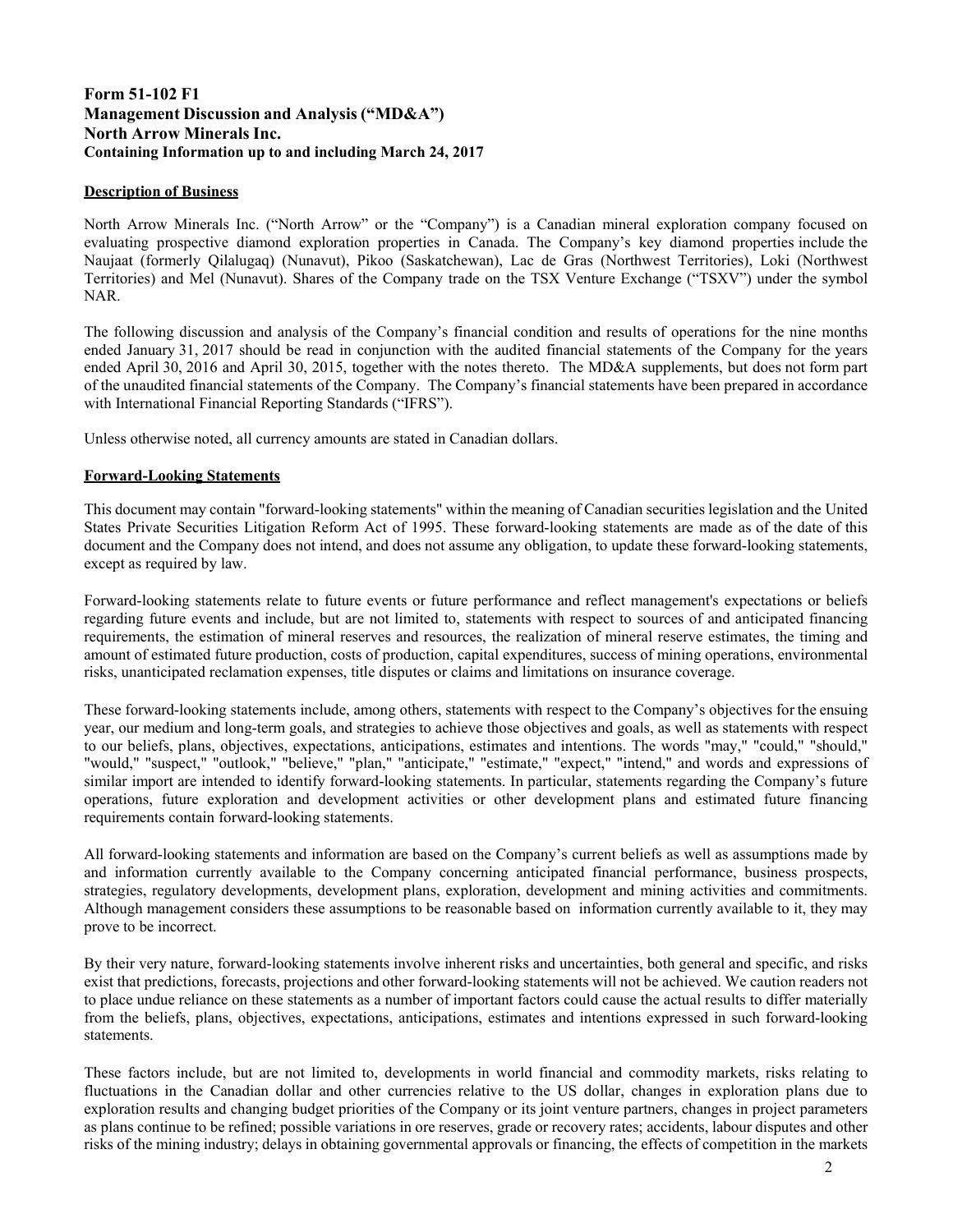in which the Company operates, the impact of changes in the laws and regulations regulating mining exploration and development, judicial or regulatory judgments and legal proceedings, operational and infrastructure risks, and the Company's anticipation of and success in managing the foregoing risks. The Company cautions that the foregoing list of factors that may affect future results is not exhaustive. When relying on our forward-looking statements to make decisions with respect to the Company, investors and others should carefully consider the foregoing factors and other uncertainties and potential events. The Company does not undertake to update any forward-looking statement, whether written or oral, that may be made from time to time by the Company or on our behalf, except as required by law.

## **Highlights for the nine months ended January 31, 2017 and subsequent events up to March 24, 201**

Consolidation of project interests

 On February 15, 2017, the Company announced it had completed the acquisition of Stornoway Diamond Corporation's ("Stornoway") remaining interests in the Naujaat (formerly Qilalugaq) and Pikoo projects, to hold 100% interests in both projects.

Naujaat (formerly Qilalugaq) project, NU

- Subsequent to the nine-month period ended January 31, 2017 the company changed the project name from Qilalugaq to Naujaat (pronounced Now-yat) to more accurately reflect the geographic location of the property, which is located within the municipality of the community of Naujaat, Nunavut.
- During the nine-month period, the Company continued with a diamond polishing and evaluation exercise to better understand the characteristics and value of fancy coloured diamonds recovered from the Q1-4 kimberlite, and to evaluate their potential impact on the project. Results from this work have confirmed that i) a portion of the yellow diamond population are fancy orangey yellow diamonds that would be desirable for use in the gem and jewelry trade and ii) the presence of these fancy coloured diamonds could have a significant positive impact on the overall value of the Q1-4 diamond population. The Company has mobilized a diamond drill to the project in anticipation of a 2017 drilling program.

### Pikoo project, SK

- On May 31, 2016 and June 25, 2016, the Company reported microdiamond results from samples of the PK150, PK314 and PK346 kimberlites, which confirm that all five of the Pikoo project kimberlites that have been tested to date are diamondiferous.
- On September 13, 2016, the Company reported a total of 101 till samples were collected from the Project. Samples were collected from the North Pikoo, South Pikoo, East Pikoo and Bear Lake target areas where an evaluation of past results suggests that undiscovered kimberlites may be present. Results from these samples have helped define unsourced kimberlite indicator mineral (KIM) trains in these areas and further evaluation of these areas will be the focus of further exploration in 2017

#### Mel project, NU

 On September 13, 2016, the Company announced a total of 111 till samples were collected from the Mel property to follow up and test the up-ice termination of at least two distinct KIM trains identified from 2015 sampling. On February 8, 2017, the Company reported initial sample results indicating that the KIM trains are well cutoff within the project area, suggesting close proximity to a kimberlite bedrock source. A program of detailed prospecting and ground geophysics is planned for the summer of 2017

### Lac de Gras joint venture project, NT

- During the nine-month period ended January 31, 2017 the Lac de Gras joint venture, operated by partner Dominion Diamond Corporation, completed an airborne geophysical survey over portions of the joint venture property.
- Subsequent to the nine-month period ended January 31, 2017 Dominion commenced a \$2.8M exploration program consisting of ground and airborne geophysical surveys and exploration drilling.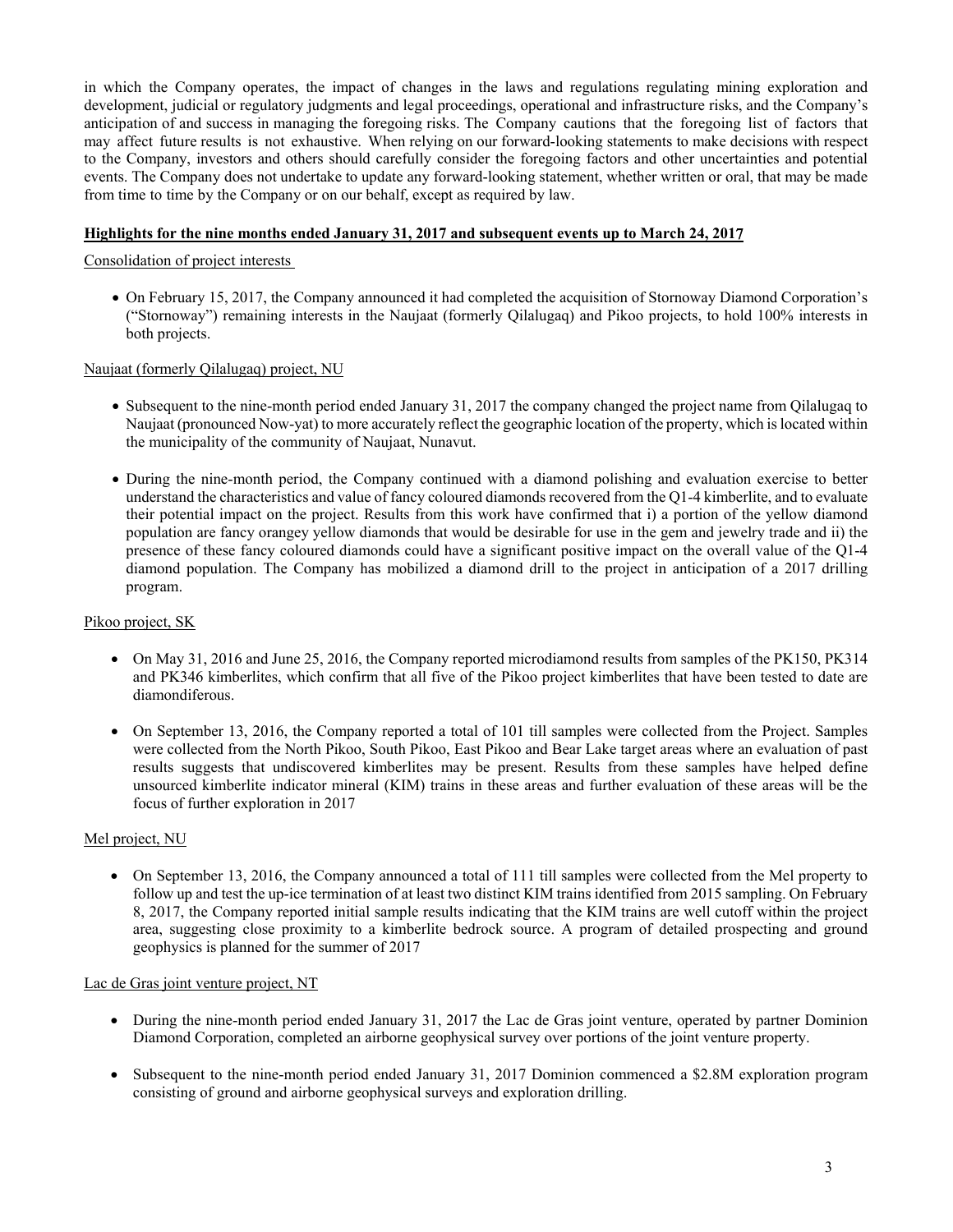# Loki project, NT

 On September 13, 2016, the Company announced North Arrow had staked mineral claims covering new target areas to the south and east of the Redemption project. The Company retains a 100% interest these new claims as well as several previously staked mineral claims located to the southeast of the Monument kimberlite cluster, which together comprise the Company's new Loki Diamond Project. A brief till and esker sampling program was conducted at the Loki Project in August 2016 with 56 samples collected to provide an initial evaluation of identified target areas. The Company plans a program of ground geophysical surveys and if warranted exploration drilling during 2017.

A summary of the exploration activities for the Company follows, as well as a description of other corporate activities. These summaries include some discussion of management's future exploration plans. The reader is cautioned that actual results, performance or achievements may be materially different from those implied or expressed in these statements. The Company's exploration programs are subject to change from time to time, based on the analysis of results and changing corporate priorities, exploration targets and funding consideration.

# **Exploration Projects Overview**

An overview of the exploration activities for the Company follows. For additional details the reader is referred to the Company's continuous disclosure documents available on SEDAR (www.sedar.com).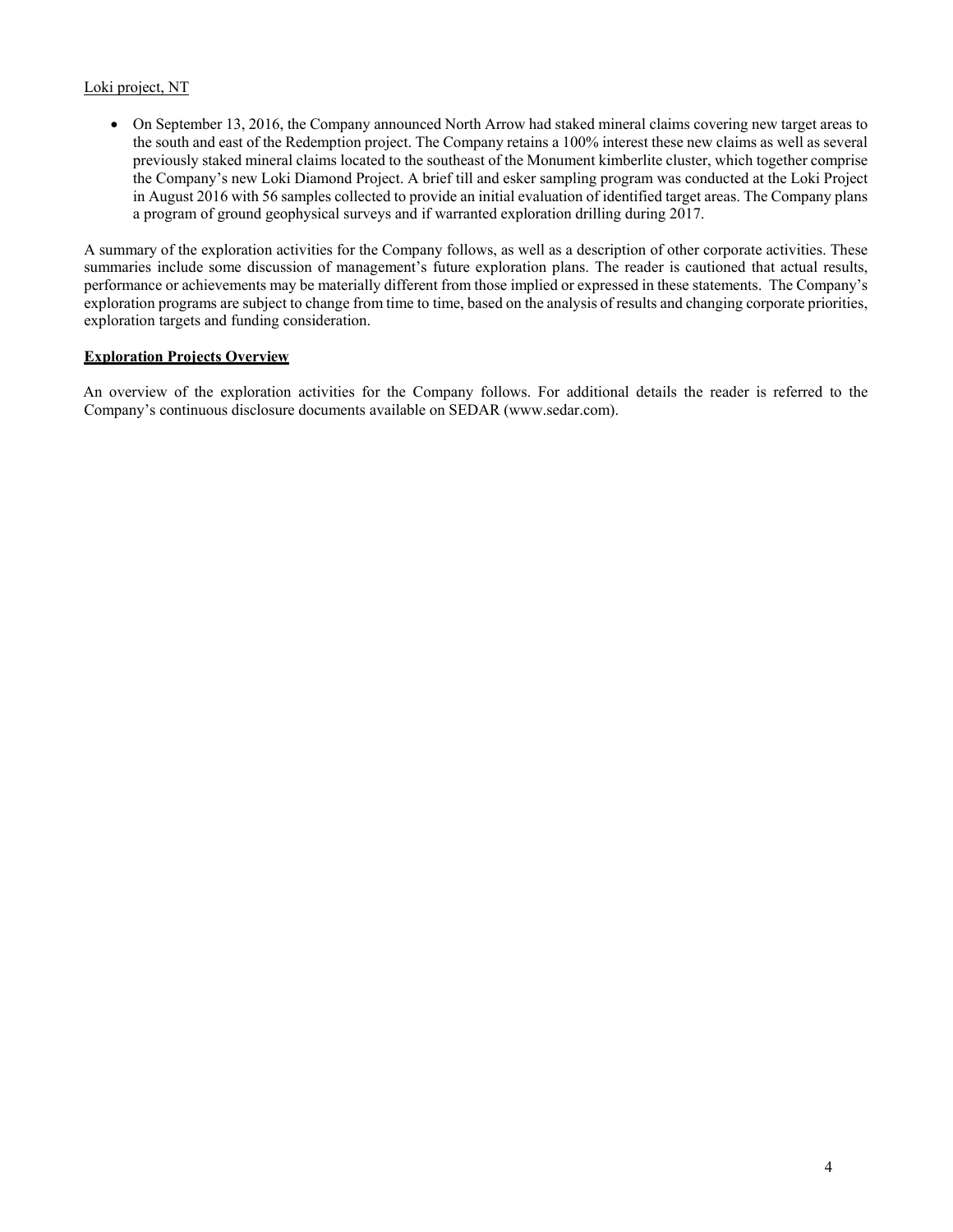# **EXPLORATION AND EVALUATION ASSETS**

|                                                                               |                     | <b>Expended</b>          | <b>Write-offs</b>        |                    |
|-------------------------------------------------------------------------------|---------------------|--------------------------|--------------------------|--------------------|
|                                                                               |                     | During the               | During the               | January 31,        |
|                                                                               | April 30, 2016      | <b>Period</b>            | Period                   | 2017               |
|                                                                               |                     |                          |                          |                    |
| <b>Diamond Properties</b><br>Lac de Gras, Canada                              |                     |                          |                          |                    |
| <b>Exploration costs</b>                                                      | \$235,404           | \$                       | \$<br>$\blacksquare$     | \$235,404          |
| <b>Acquisition and tenure costs</b>                                           | 277,918             |                          |                          | 277,918            |
| Geological, data collection and assays                                        | 153,559             |                          |                          | 153,559            |
| Office and salaries                                                           | 134,040             | $\overline{\phantom{a}}$ | $\overline{\phantom{a}}$ | 134,040            |
|                                                                               | 800,921             | $\blacksquare$           |                          | 800,921            |
| Pikoo, Canada                                                                 |                     |                          |                          |                    |
| <b>Exploration costs</b>                                                      | 1,242,974           | 7,887                    |                          | 1,250,861          |
| <b>Drilling</b>                                                               | 2,085,859           |                          |                          | 2,085,859          |
| <b>Acquisition and tenure costs</b>                                           | 14,581              | 1,839                    |                          | 16,420             |
| Geological, data collection and assays                                        | 1,374,630           | 190,185                  | (49, 222)                | 1,515,593          |
| <b>Office and salaries</b>                                                    | 529,006             | 70,396                   |                          | 599,402            |
| Contribution from joint-venture partner                                       | (637, 813)          | $\blacksquare$           |                          | (637, 813)         |
|                                                                               | 4,609,237           | 270,307                  | (49, 222)                | 4,830,322          |
| Loki, Canada                                                                  |                     |                          |                          |                    |
| <b>Exploration costs</b>                                                      |                     | 5,800                    |                          | 5,800              |
| <b>Acquisition and tenure costs</b>                                           |                     | 2,673                    |                          | 2,673              |
| Geological, data collection and assays                                        |                     | 69,058                   |                          | 69,058             |
| <b>Office and salaries</b>                                                    |                     | 19,042                   |                          | 19,042             |
|                                                                               | $\overline{a}$      | 96,573                   | $\blacksquare$           | 96,573             |
|                                                                               |                     |                          |                          |                    |
| Naujaat (formerly Qilalugaq), Canada                                          |                     |                          |                          |                    |
| <b>Exploration costs</b><br><b>Drilling</b>                                   | 357,350             | 34,366                   |                          | 391,716<br>240,218 |
| <b>Acquisition and tenure costs</b>                                           |                     | 240,218                  |                          | 116,972            |
| Geological, data collection and assays                                        | 73,670<br>3,395,314 | 43,302<br>61,042         |                          | 3,456,356          |
| <b>Office and salaries</b>                                                    | 252,634             | 60,023                   | -                        | 312,657            |
|                                                                               | 4,078,968           | 438,951                  | $\overline{\phantom{a}}$ | 4,517,919          |
|                                                                               |                     |                          |                          |                    |
| Luxx, Canada                                                                  |                     |                          |                          |                    |
| <b>Exploration costs</b>                                                      | 50,420              |                          |                          | 50,420             |
| <b>Acquisition and tenure costs</b><br>Geological, data collection and assays | 138,639<br>121,301  | 94                       | $\overline{\phantom{0}}$ | 138,733<br>121,301 |
| Office and salaries                                                           | 43,221              | 1,073                    |                          | 44,294             |
|                                                                               | 353,581             | 1,167                    | -                        | 354,748            |
|                                                                               |                     |                          |                          |                    |
| Mel, Canada<br><b>Exploration costs</b>                                       | 83,128              | 17,299                   |                          | 100,427            |
| <b>Acquisition and tenure costs</b>                                           | 130,866             | 1,120                    |                          | 131,986            |
| Geological, data collection and assays                                        | 444,364             | 115,925                  |                          | 560,289            |
| <b>Office and salaries</b>                                                    | 55,906              | 23,509                   |                          | 79,415             |
|                                                                               | 714,264             | 157,853                  |                          | 872,117            |
|                                                                               |                     |                          |                          |                    |
| <b>Redemption, Canada</b>                                                     |                     |                          |                          |                    |
| <b>Exploration costs</b>                                                      |                     | 5,399                    | (5,399)                  |                    |
| <b>Drilling</b><br><b>Acquisition and tenure costs</b>                        |                     | 21,436<br>12,859         | (21, 436)<br>(12, 859)   |                    |
| Geological, data collection and assays                                        |                     | 6,567                    | (6, 567)                 |                    |
| Office and salaries                                                           |                     | 21,461                   | (21, 461)                |                    |
| <b>Recoveries</b>                                                             |                     | (66,000)                 | 66,000                   |                    |
|                                                                               |                     | 1,722                    | (1, 722)                 |                    |
| <b>TOTAL</b>                                                                  | \$10,556,971        | 966,573                  | (50, 944)                | \$11,472,600       |
|                                                                               |                     |                          |                          |                    |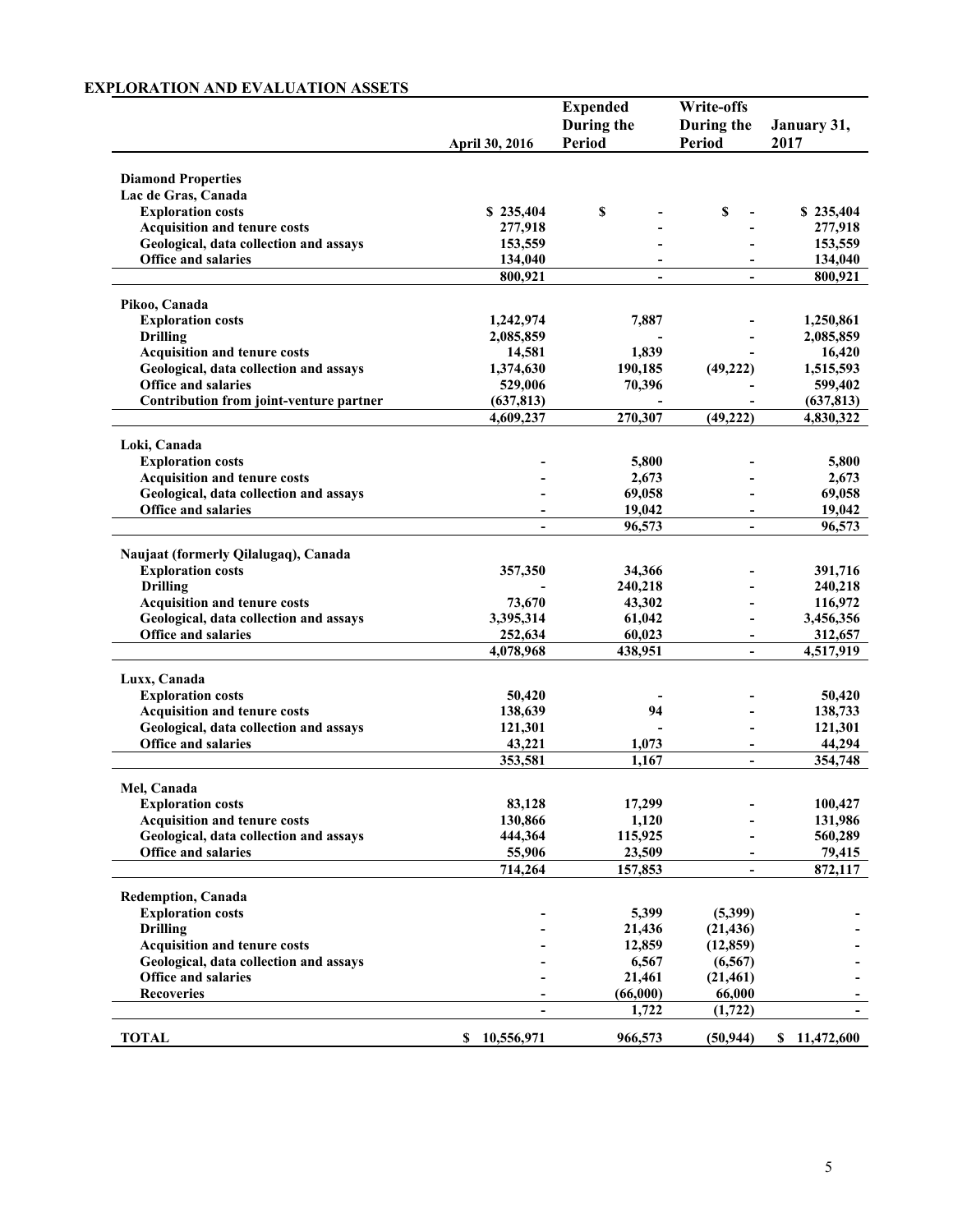Unless otherwise stated below, the Company's Canadian exploration activities are conducted under the supervision of Kenneth Armstrong, P.Geo. (ON), President and CEO of the Company.

# **Diamond Projects**

### Naujaat (formerly Qilalugaq), Pikoo and Timiskaming Diamond Projects, Canada

In April 2013, the Company closed an assignment agreement with 0954506 B.C. Ltd. ("BCCo") under which the Company acquired BCCo's interest and obligations in three option agreements to earn 80% interests in the Timiskaming, Pikoo and Naujaat (Qilalugaq) diamond projects. At that time, Stornoway Diamond Corporation ("Stornoway") held a 100% interest in all three projects and had granted BCCo options to acquire the 80% interests in the projects. The Company paid to BCCo \$20,000 and issued to BCCo of 500,000 transferrable share purchase warrants. Each share purchase warrant entitles the holder to acquire one common share of the Company at a price of \$0.25 for a period of five years. BCCo is a private company controlled by Eira M. Thomas. Ms. Thomas is the daughter of D. Grenville Thomas, Chairman and a director of the Company.

Details on the status of each project are provided below.

Naujaat (formerly Qilalugaq) diamond project, Nunavut

The Naujaat (Qilalugaq) diamond project is located near the community of Naujaat (Repulse Bay), Nunavut. Subsequent to the nine-month period ended January 31, 2017 the company changed the project name from Qilalugaq to Naujaat (pronounced Now-yat) to more accurately reflect the geographic location of the property. A total of eight kimberlite pipes (Q1-4, A34, A42, A59, A76, A94, A97 and A152) have been identified within the project as well as a number of laterally extensive kimberlite dyke systems.

On May 15, 2013 the Company confirmed an Inferred Mineral Resource for the 12.5 hectare Q1-4 kimberlite to be 26.1 million carats from 48.8 million tonnes total content of kimberlite with an average +1 DTC total diamond content of 53.6 carats per hundred tonnes (cpht) extending from surface to a depth of 205m. Additional resource upside in the form of a target for further exploration was estimated at between 7.9 to 9.3 million carats of diamonds from 14.1 to 16.6 million tonnes total content of kimberlite with an average +1 DTC total diamond content of 56.1 cpht, extending from 205m depth to 305m depth. The mineral resource estimate comprised the integration of kimberlite volumes, density, petrology and diamond contentdata obtained from 5,133 m of diamond drilling, 2,714 m of reverse circulation (RC) drilling, 2.9 tonnes of samples submitted for microdiamond analysis, 257.7 tonnes of samples submitted for macrodiamond sampling with 59.2 carats of diamonds (2,054 stones) recovered from RC drilling, 7.5 carats of diamonds (205 stones) recovered from surface trenching and 2.36 carats of diamonds (69 stones) recovered from HQ diameter diamond drilling.

Mineral resources that are not mineral reserves do not have demonstrated economic viability. The potential quantity and grade of a target for further exploration referred to above is conceptual in nature, there has been insufficient exploration to define a mineral resource, and it is uncertain whether further exploration will result in the target being delineated as a mineral resource. For information on the data verification, exploration information and the resource and target for further exploration estimation procedures please see the technical report dated May 13, 2013 which is available under the Company's profile at www.sedar.com and on the Company's website (www.northarrowminerals.com). The authors of the report were Barb Kupsch, P.Geol. and David Farrow, P.Geo.

During the summer of 2014, the Company collected an approximate 1,500 wet tonne sample from the Q1-4 kimberlite for the purpose of recovering a larger parcel of diamonds to better determine diamond content, size distribution, diamond parcel value, and to establish whether or not coloured diamonds persist into the larger diamond sizes. The sample was collected by surface trenching an area of Q1-4 where there is limited  $(51)$  overburden cover. The sample was delivered to the processing laboratory in Thunder Bay, ON and sample processing commenced in October 2014. The sample was initially processed through a dense media separation (DMS) plant and the resultant concentrate was shipped to Stornoway's North Vancouver diamond sorting facility in North Vancouver where it was further upgraded and sorted for diamonds. On May 5, 2015, the Company reported that final diamond recoveries from the sample included 11,083 diamonds greater than  $+1$  DTC ( $\sim$ 1.00 mm) weighing 384.28 carats from 1,353.37 dry tonnes. The largest three diamonds are 4.42 carats (intense yellow cubic aggregate), 4.16 carats (greenish yellow cubic aggregate), and 3.53 carats (pale yellow cubic aggregate). The recovered diamonds include 15 diamonds larger than 1 carat. Yellow diamonds, representing a range of hues and tones, comprise approximately 9.0% by stone count (21.5% by carat weight) of the +1 DTC diamonds. On June 9, 2015, the Company reported that the cleaned parcel of 383.55 carats of diamonds greater than +1 DTC had been valued by WWW International Diamond Consultants (WWW) with a modelled range of possible values from a possible low of \$43 per carat and a possible high of \$92 per carat. The primary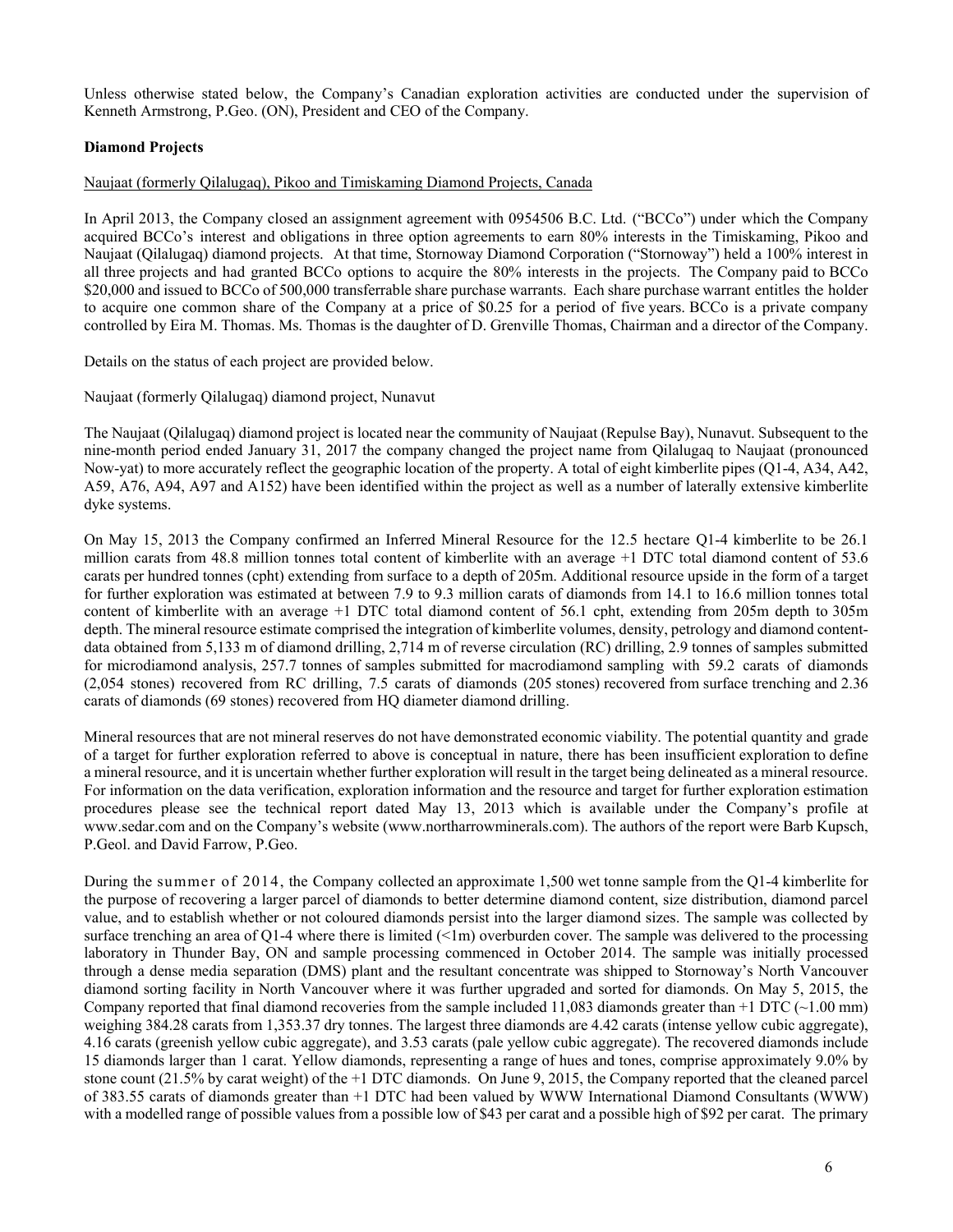conclusion reached by WWW was that the valuation results and modelled values should be treated with considerable caution when assessing the Naujaat (Qilalugaq) project due to the very small size of the diamond parcel.

The reader is referred to the Company's news releases of April 21, 2015, May 5, 2015 and June 9, 2015 available under the Company's profile at www.sedar.com or on the Company's website (www.northarrowminerals,com) for details on the processing of the bulk sample and related QA/QC measures.

The Q1-4 bulk sampling program and related diamond valuation was funded by the Company and fulfilled the Company's obligations to earn, from Stornoway, an 80% interest in the Naujaat (Qilalugaq) project. On July 10, 2015, the Company delivered to Stornoway official notice that it had vested at an 80% interest in the project and ongoing exploration and evaluation of the project is subject to an 80%/20% (North Arrow/Stornoway) participating joint venture.

It is management's opinion that, in addition to its small size, the valuation of the Q1-4 diamond parcel was further complicated by the unusual occurrence of two identifiable diamond populations including a population of rare Type IaA - Ib coloured diamonds. In December 2015, the Company initiated a polishing exercise on select coloured diamonds. The purpose of this exercise was to address several of the outstanding questions related to these diamonds including their suitability for polishing, potential yield, and final polished colour. Results from this work have confirmed that i) a portion of the yellow diamond population are fancy orangey yellow diamonds that would be desirable for use in the gem and jewelry trade and ii) the presence of these fancy coloured diamonds could have a significant positive impact on the overall value of the Q1-4 diamond population. As a result of this this polishing exercise and related data analyses, the Company has mobilized a diamond drill to the project site in anticipation of a 2017 drilling program.

On February 15, 2017, the Company completed the purchase of Stornoway's remaining interests in the both the Naujaat (Qilalugaq) and Pikoo projects for 2,000,000 shares in the Company. Stornoway retains a 0.5% GOR and NSR on diamond, precious metal and base metal production from the Naujaat (Qilalugaq) project and will also receive a payment of \$2.5 million at the time the first royalty payment relating to the project is due.

The Naujaat project is also subject to a 3% net smelter royalty ("NSR") on metals and a 3% gross production royalty ("GPR") on the sale of industrial minerals, including diamonds. Effective November 2016, the Company, Stornoway and the underlying royalty holder concluded an amending agreement under which the NSR and GPR may each be reduced to 1% subject to future contingent cash payments totalling \$5.15M and future staged exploration expenditures totalling \$20M.

# Pikoo diamond project, Saskatchewan

The Pikoo diamond project consists of 33,374 hectares of mineral claims located approximately 140 km east of La Ronge, Saskatchewan. An all-season road to the community of Deschambault Lake comes to within 6 km of the project's southern boundary. During the summer of 2013 the Company completed an initial exploration drilling program at the project, intersecting kimberlite in nine of the ten drill holes, confirming the presence of a new kimberlite field in this region. By funding the drilling program, the Company fulfilled its obligations to earn, from Stornoway, an 80% interest in the project. As a result, ongoing exploration and evaluation of the project is subject to an 80%/20% (North Arrow/Stornoway) participating joint venture.

Three drilling programs (53 drill holes; 7,369m) have been completed at the Pikoo project (2013, 2015, and 2016) and a total of 10 discrete kimberlite occurrences have been discovered. Microdiamond testing of four of the kimberlites discovered by the 2013 and 2015 drilling programs confirmed that the PK150, PK311, PK312, and PK314 kimberlites are diamondiferous. A full summary of the initial diamond results from these kimberlites can be found in the Company's MD&As for the years ended April 30, 2014 and 2016. The 2016 drilling program resulted in the discovery of the PK346 and PK347 kimberlite occurrences in the North Pikoo area as well as possible eastern and western extensions to the PK314 kimberlite. Additional drilling was also completed in the PK150, PK312 and PK311 areas. Microdiamond testing was completed on samples from the PK150, PK314 and PK346 kimberlites, with PK346 confirmed as diamondiferous bringing the total number of diamond bearing kimberlites on the property to five. A summary of the 2016 drilling results can be found in the Company's MD&A for the three months ended July 31, 2016. Results were first reported in North Arrow news releases dated April 4, 2016, May 31, 2016, and July 25, 2016.

All of the kimberlite occurrences within the Pikoo project have been discovered at or near the up-ice termination of welldefined kimberlite indicator mineral (KIM) trains. The trains have been geographically described as the South Pikoo target area (1 KIM train; four kimberlite discoveries); North Pikoo area (1 KIM train; 4 kimberlite discoveries) and the East Pikoo area (2 KIM trains, 2 kimberlite discoveries). A fourth target area, called Bear Lake, has been identified on the basis of a cluster of anomalous KIM results from till samples collected in the southern part of the project area. During the nine-month period ended January 31, 2017 the Company collected a total of 101 till samples from the North Pikoo, South Pikoo, East Pikoo and Bear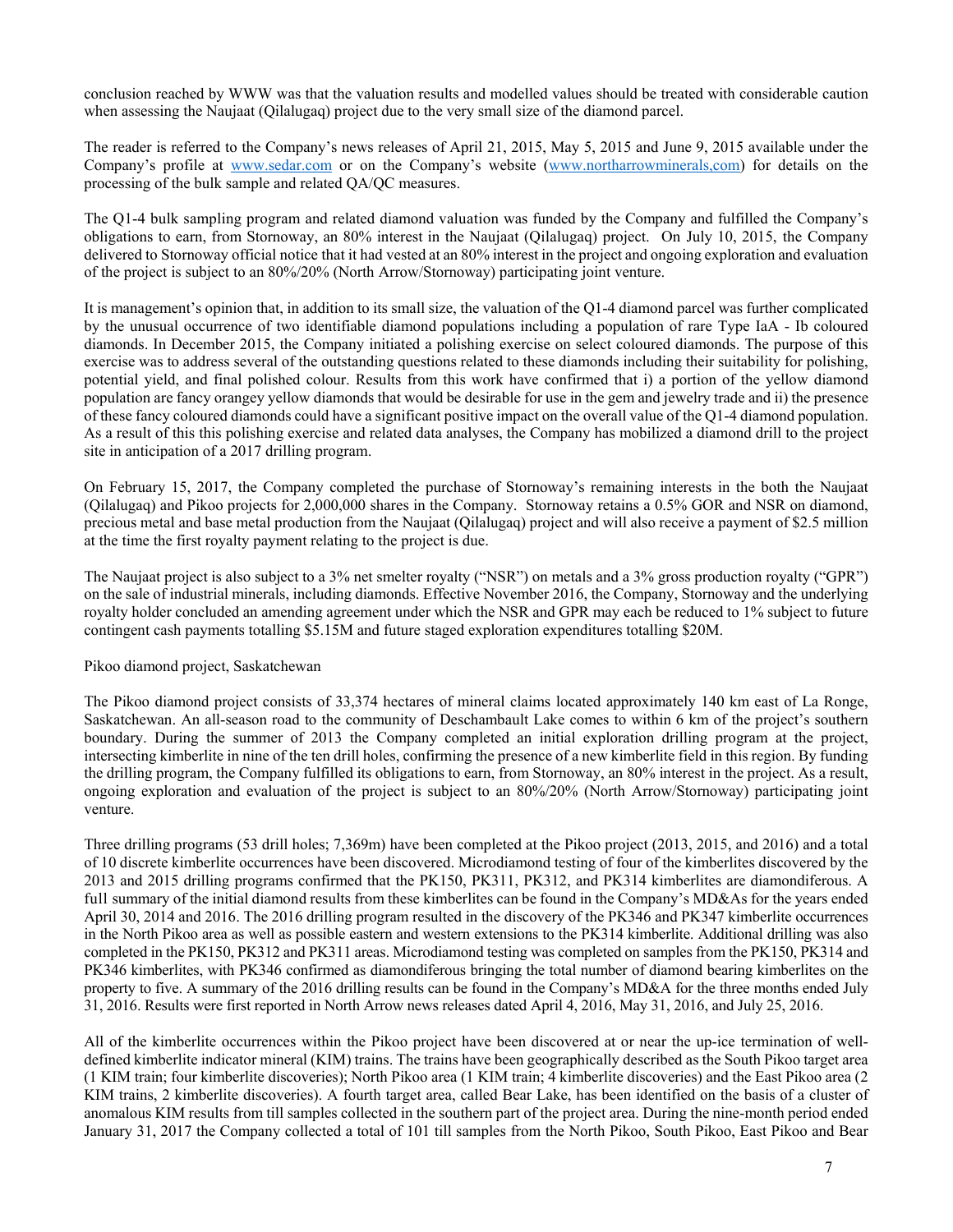Lake target areas. Results from these samples has helped define unexplained KIM trains in each of these areas in advance of an exploration drilling program.

Detailed petrographic work has been completed to aid in the interpretation of the Pikoo kimberlites in conjunction with diamond results, mineral abundances and core logging information. Results from this work suggests that additional, as yet undiscovered, kimberlites are located in the North Pikoo area. This conclusion is based on the relative lack of pyrope garnet in the mantle sample of PK314 and PK346 as compared to the abundance of pyrope garnets in till samples located down ice from these kimberlites.

On February 15, 2017, the Company completed the purchase of Stornoway's remaining interests in the both the Naujaat (Qilalugaq) and Pikoo projects for 2,000,000 shares in the Company. Stornoway retains a 1% GOR and NSR on diamond, precious metal and base metal production from the Pikoo project and shall also receive a payment of \$1.25 million at the time the first royalty payment relating to the Pikoo project is payable.

Pikoo Option Properties - In September 2014, the Company entered into separate option agreements with Eagle Plains Resources Ltd., Kalt Enterprises Ltd. and Canadian International Minerals Inc. to acquire interests in a group of contiguous mineral claims to the northeast of the Pikoo diamond project area. Under the terms of the agreements the Company can acquire 70% interests in the option properties by reimbursing staking costs that totalled \$5,600 (paid) and discovering a kimberlite on the properties within a three-year period. In the event that North Arrow earns a 70% interest, the properties will be subject to a 2% gross overriding royalty on diamonds, payable to the vendor. There will be a retained right to purchase 1% of any royalty granted at any time for \$1,000,000. The Company and Stornoway have separately agreed to evaluate the properties under the Pikoo joint venture. During the nine-month period ended January 31, 2017 the Company notified each of the three parties of its intent to relinquish its option to earn an interest in their respective properties and as such the Company wrote off \$49,222 in related exploration expenditures.

## Timiskaming diamond project, Ontario/Quebec

The Timiskaming diamond project is located in the Cobalt-New Liskeard-Elk Lake-Notre Dame du Nord (Ville Marie) region of northeastern Ontario and northwestern Quebec. Between 1995 and 2012, Stornoway and its predecessor companies conducted comprehensive diamond exploration programs within the project area resulting in the discovery of nine kimberlites. In May 2013, the Company announced the completion of a drilling program that fulfilled the requirements of the option work program under the option agreement with Stornoway and the Company delivered notice to Stornoway that it had earned an 80% interest in the project. Surficial sediment sampling and geophysical data from the project suggest additional undiscovered kimberlites may be located within the project area.

# Redemption Diamond Project, Northwest Territories

The Redemption project is located within the Lac de Gras diamond district, approximately 32 km southwest of, and 47 km to the west of the Ekati and Diavik diamond mines, respectively. In July 2013, the Company entered into an agreement with Arctic Star Exploration Corp. under which Arctic Star granted the Company an option to earn a 55% interest in the Redemption diamond project in the Lac de Gras region of the Northwest Territories. On July 11, 2014, the Company and Arctic Star signed an addendum to the option agreement under which the project area was expanded to include three additional mineral claims and one mining lease. Under the terms of the agreement, as amended, the Company could earn a 55% interest in the Redemption project by incurring \$5 million in exploration expenditures prior to July 1, 2017.

On February 10, 2016, the Company closed the sale of a royalty interest in the Redemption property to Umgeni Holdings International Limited ("Umgeni") for \$800,000. Umgeni is a private company of which Christopher Jennings, a director of North Arrow, is a beneficiary of the sole shareholder. Umgeni paid North Arrow \$800,000 to acquire the following royalty interests:

- a 1.5% gross overriding royalty on diamonds ("GOR") and a 1.5% NSR on base and precious metals for three mineral claims owned 100% by North Arrow. These claims are not subject to the option agreement with Arctic Star and now form part of the Company's Loki project (see below);
- a 1.25% GOR and 1.25% NSR on 12 mineral claims and 5 mining leases (the "ADD Claims") subject to the Redemption option agreement with Arctic Star. These 1.25% royalties will be payable from North Arrow's ultimate interest in the ADD claims and NAR will have sole responsibility for paying them. If North Arrow decided not to proceed beyond 2016 with further exploration under the option agreement with Arctic Star, Umgeni had the right to acquire North Arrow's interest in the option. If Umgeni did not acquire North Arrow's interest in the option agreement and the option agreement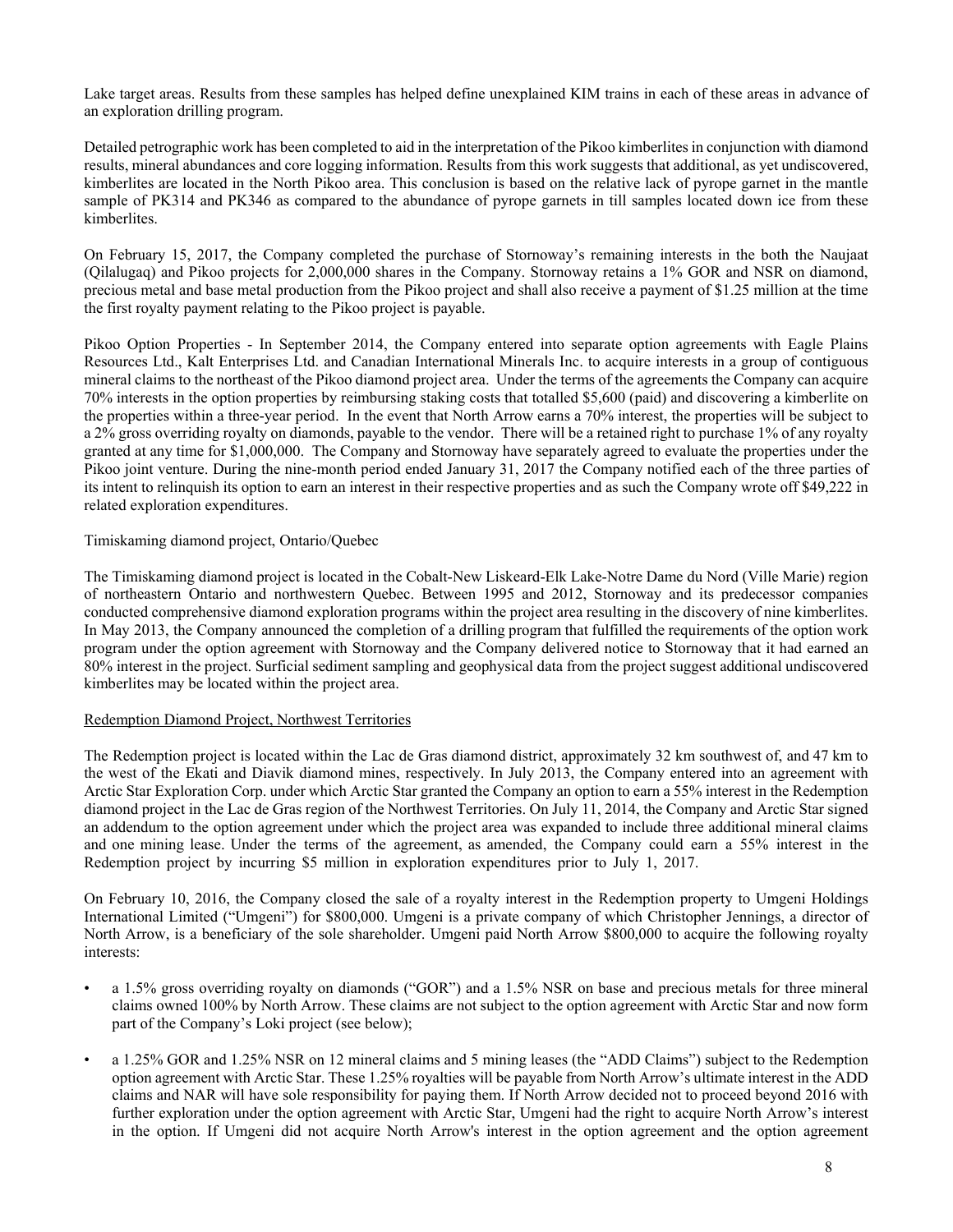terminated, then Umgeni would have no further right to receive royalties for any ADD Claims in which North Arrow does not retain an interest. Arctic Star consented to the granting of these 1.25% royalties on the ADD Claims and the possible future transfer to Umgeni of North Arrow's interest in the option agreement.

During the period extending from July 2013 through to May 2016 the Company completed exploration programs consisting of airborne and ground geophysical surveys, bathymetry surveys, till sampling, and two drilling programs. The purpose of this exploration was to discover a bedrock source to the South Coppermine KIM train; however, kimberlite was not discovered as a result of these work programs. Details of these programs can be found in the Company's MD&A's for the years ended April 30, 2015 and April 30, 2016.

During the nine-month period ended January 31, 2017, the Company notified Umgeni of its intent not to proceed beyond 2016 with further exploration under the option agreement with Arctic Star and Umgeni elected not to acquire the Company's interest in the Redemption option agreement. The Company subsequently issued a notice to Arctic Star of the Company's intent to relinquish its option to earn an interest in the Redemption project. Further to the July 11, 2014 addendum to the option agreement, the Company also notified Arctic Star of the Company's intent to retain a 55% interest in one mineral claim contiguous to the Redemption project. Such mineral claim remains subject to the 1.25% GOR and 1.25% NSR referred to above.

## Loki Diamond Project – Northwest Territories

On September 13, 2016, the Company announced formation of the new Loki Diamond project. The Loki project consists of 13 mineral claims covering 7,059 ha, acquired by staking between 2013 and 2016 in the Lac de Gras region of the Northwest Territories. The Company holds a 100% interest in these claims subject to a 1.5% GOR on diamonds and a 1.5% NSR on base and precious metals granted to Umgeni under the terms of the January 2016 royalty purchase agreement referred to above. The Loki project mineral claims cover identified target areas to the south of the Redemption project ('South Loki') and to the southeast of the Monument kimberlite cluster ('East Loki'). A brief till and esker sampling program was conducted at the Loki Project in August 2016 with 56 samples collected to provide an initial evaluation of identified target areas. Initial results from these samples have confirmed a distinct KIM train interpreted to terminate in the South Loki area where several potential kimberlite targets are located. A review of these and other kimberlite targets is underway as well as a compilation of past exploration work on the EG-05 kimberlite, located on the East Loki mineral claims. Subsequent to the nine-month period ended January 31, 2017 the Company received a land use permit allowing for exploration drilling of kimberlite targets on the Loki project.

#### Lac de Gras Diamond Project – Northwest Territories

The Lac de Gras Diamond project forms a very large, approximately 147,200 ha contiguous block of mineral claims and mining leases located within the Lac de Gras region of the Northwest Territories. The project area directly adjoins the mineral leases that host the Diavik diamond mine, located 10 km to the north. The Ekati diamond mine is located within 40 km to the northwest.

The project is being evaluated under a joint venture arrangement between the Company and Dominion Diamond Corporation ("Dominion"). Dominion is the project operator. In January 2016, the joint venture approved a program and budget for the period from February 2016 to January 2017. The program consisted of data compilation work and airborne geophysical surveys. As part of this program, a 3,020-line kilometer helicopter-borne magnetic/electromagnetic survey was completed during September 2016.

Subsequent to the nine-month period ended January 31, 2017 the joint venture approved a \$2,821,500 exploration program and budget for the period from February 2017 through January 2017. The program will consist of airborne and ground geophysical surveys and exploration drilling.

Subsequent to the approval of both the calendar 2016 and calendar 2017 exploration programs, the Company elected not to contribute its proportionate share of costs to these programs. Dominion elected to fund the full programs and budgets and, assuming the full calendar 2017 program budget is spent, the Company expects its interest in the LDG joint venture to dilute to approximately 31%. The decision to not participate in the calendar 2017 approved program and budget will allow the Company to focus its exploration expenditures on the Naujaat (Qilalugaq), Mel, Loki, and Pikoo projects while retaining a meaningful interest in the LDG joint venture.

Pursuant to a previous acquisition agreement between the Company and Springbok Holdings Inc. ("Springbok") (Please see the Company's Annual Management Discussion and Analyses for the year ended April 30, 2016 for further details on the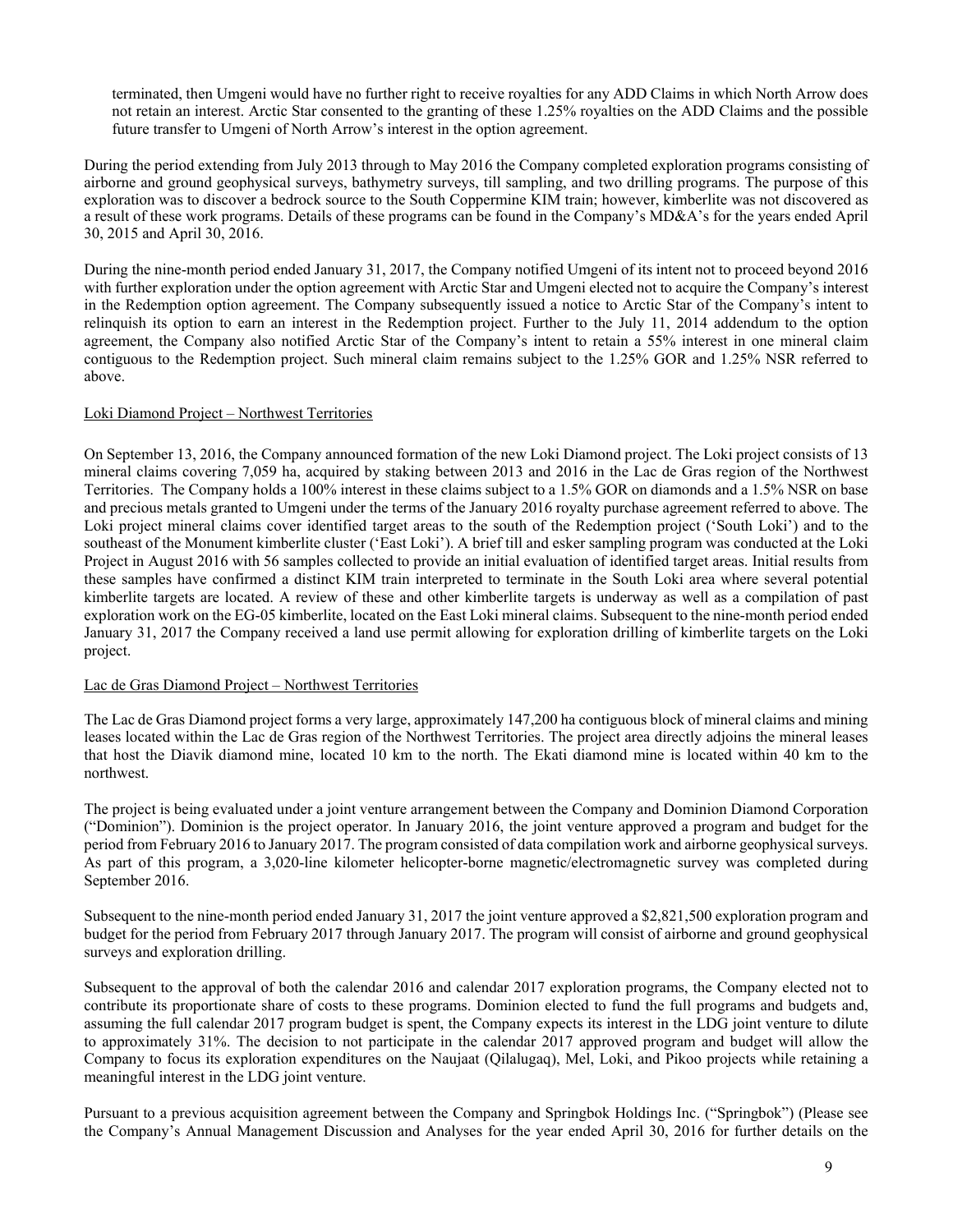acquisition agreement), in the event the Company incurs \$2 million in joint venture expenditures on the Lac de Gras Joint Venture Property, the Company will issue to Springbok that number of common shares of the Company having a value of \$1 million.

## Mel Diamond Project - Nunavut

The Company maintains a 100% interest in the Mel diamond project, Nunavut. The project consists of approximately 7,500 hectares on the Melville Peninsula, approximately 140 km south of the community of Hall Beach and 210 km northeast of the community of Naujaat which is also the location of the Company's Naujaat (Qilalugaq) diamond project. The property is located within 10 km of tidewater and hosts at least three unsourced KIM trains. The mineral trains are composed of pyrope and eclogitic garnets, as well as ilmenite.

On September 13, 2016, the Company announced completion of a till sampling program at the project. A total of 111 till samples were collected to follow up anomalous KIM counts identified by till sampling in 2015 and earlier programs. Results from the 2015 sampling program included five samples that returned in excess of 100 KIM grains (please see Company news release dated April 5, 2016 for details). For comparison, the most anomalous sample from previous till sampling had returned 22 KIM grains. These highly anomalous 2015 samples were all located at or near the up ice termination of at least two distinct KIM trains. The 2016 samples were collected over an area extending up to 2 km further up ice from the anomalous 2015 samples in an effort to fully define the up ice cut off of these KIM trains.

On February 8, 2017, the Company reported initial kimberlite indicator mineral results for the 2016 till samples. For the most part the 2016 samples are barren of KIMs, indicating the KIM trains identified in earlier programs are well cut off within the property. Additionally, several samples collected near the head of the KIM trains have returned anomalous results, including one highly anomalous sample that has returned in excess of 1,200 KIMs per 20kg of till, an order of magnitude more KIMs than the most anomalous of previous samples collected from the project, suggesting close proximity to a kimberlite bedrock source. A program of detailed prospecting and ground geophysical surveys is planned for 2017. The Company has also applied for the required permits to allow for exploration drilling of targets on the property.

The Mel project is subject to a 1% GOR held by Anglo Celtic Exploration Ltd., a private company controlled by D. Grenville Thomas, a director of the Company. The Company retains the right to buy back half of the GOR (0.5%) for \$1 million at any time.

#### Luxx Diamond Project - Nunavut

The Company maintains a 100% interest in the Luxx diamond project, Nunavut. The project was acquired to cover unexplained KIM trains identified from public datasets and consists of approximately 2,300 acres on the tidewater of Chesterfield Inlet, approximately 60 km from the community of Chesterfield Inlet and 100 km north of the community of Rankin Inlet. The project includes at least one, and possibly three KIM trains comprised of Mg-ilmenite, pyrope and eclogitic garnet. The project is currently permitted to allow for exploration drilling of targets on the property.

The Luxx project is subject to a 1% GOR held by Anglo Celtic Exploration Ltd., a private company controlled by D. Grenville Thomas, a director of the Company. The Company retains the right to buy back half of the GOR (0.5%) for \$1 million at any time.

#### **Gold and Base Metal Projects**

The Company maintains an interest in a number of non-material gold, base metal and lithium projects in northern Canada, particularly Nunavut. The Company continues to pursue opportunities to see these properties further evaluated, however has no plans to fund or conduct exploration of these properties on its own. Details on specific properties are provided below.

#### Hope Bay ORO Gold Project – Nunavut

The Company's 100% owned ORO gold property is located in the Hope Bay Volcanic Belt (HBVB) in Nunavut and is strategically located on tide water covering the northern end of the HBVB. The remainder of the HBVB is currently being evaluated by TMAC Resources Ltd. The ORO property covers an area of 40 sq. km, with TMAC's Doris gold mine located only 3.25 km to the south of the property boundary. The Doris deposit occurs along a well-defined stratigraphic volcanic contact, which extends northward onto the ORO property. The ORO property hosts numerous gold showings and potentially gold bearing structures including the Elu shear zone and Wombat zone.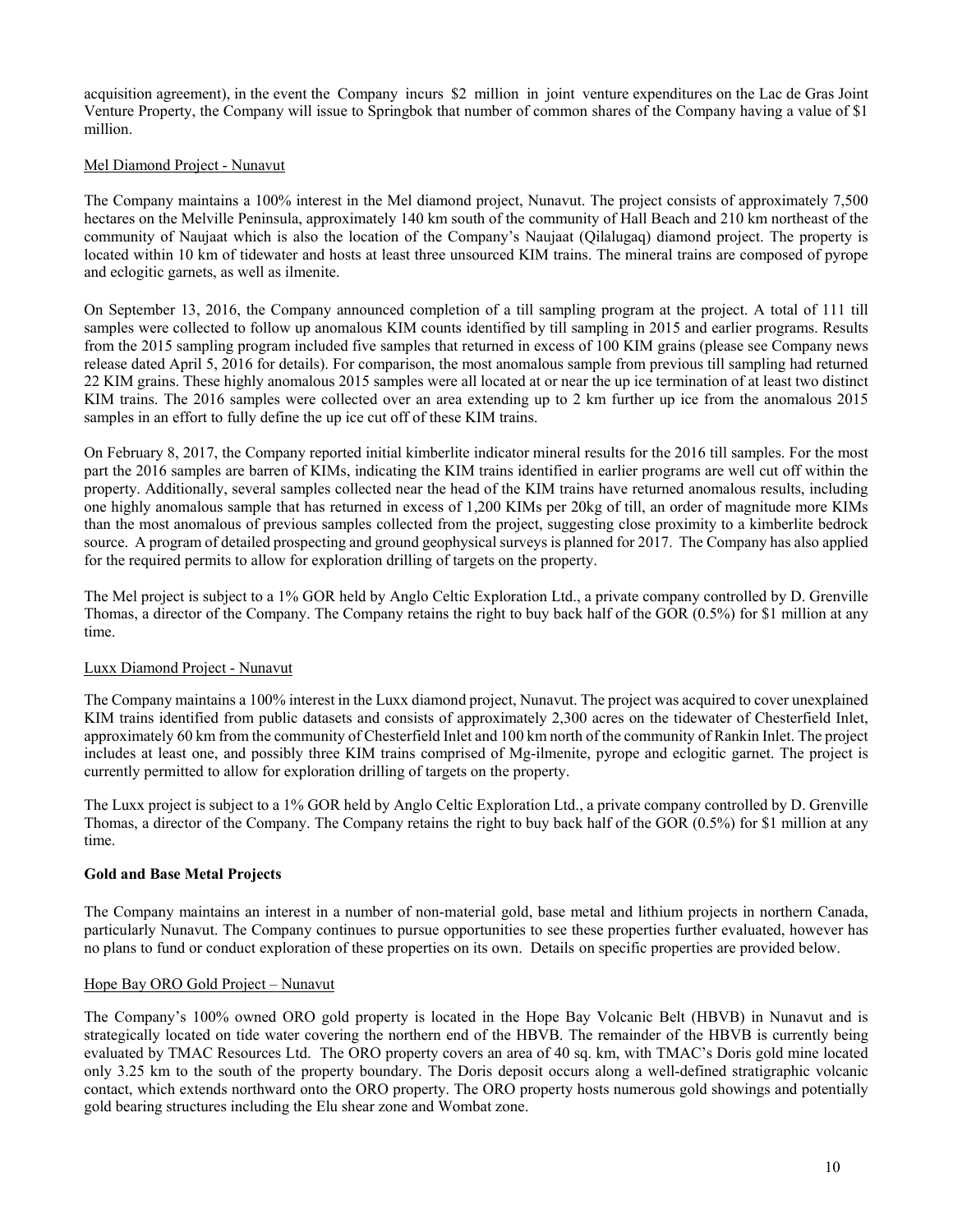# North Carolina Lithium Data Sale

During the nine-month period ended January 31, 2017 the Company sold certain data and information related to its former North Carolina lithium interests. Under the terms of the agreement with an arm's length third party purchaser, the Company was to receive US\$50,000 for the data of which US\$25,000 was received prior to January 31, 2017. Subsequent to January 31, 2017 the Company received the balance of US\$25,000 in completion of the sale.

# Torp Lake (Nunavut) and Phoenix (Northwest Territories) Lithium Properties

In May 2016, the Company closed the sale of its interest in the mineral claims comprising the Torp Lake (Nunavut) and Phoenix (Northwest Territories) lithium projects to Clean Commodities Corp. (TSXV-CLE; previously Athabasca Nuclear Corp.) for 2,500,000 shares of Clean Commodities at a deemed value of \$0.08 per share. The Company also received 1,000,000 common share purchase warrants, each warrant entitling the Company to purchase one common share of Clean Commodities for \$0.20 prior to May 20, 2018.

# **FINANCIAL CONDITION, LIQUIDITY, CAPITAL RESOURCES, OPERATIONS AND FINANCIAL RESULTS**

# **Overall performance**

|                                                                          |   | <b>January</b><br>31, 2017            |   | April 30,<br>2016                     | April 30,<br>2015                     |
|--------------------------------------------------------------------------|---|---------------------------------------|---|---------------------------------------|---------------------------------------|
| <b>Current assets</b><br><b>Non-current assets</b><br><b>Liabilities</b> | S | 1,009,461<br>11,545,072<br>(108, 567) | S | 2,641,314<br>10,643,950<br>(608, 670) | 2,268,159<br>10,729,416<br>(278, 449) |
| Shareholders' equity                                                     |   | 12,445,966                            |   | 12,676,594                            | 12,719,126                            |

# **Financing/Use of Proceeds**

On May 28, 2015, the Company completed a private placement of 4,211,000 flow-through shares at a price of \$0.95 per share for total gross proceeds of \$4,000,450. As part of this private placement the Company paid finders' fees and costs totalling \$347,697. The Company has used these funds for exploration of its Canadian exploration and evaluation assets in calendar 2015 and 2016 and renounced these expenditures to the investors December 31, 2015 using the look back rules.

# **Results of Operations**

During the three and nine months ended January 31, 2017 (the "current quarter and current period respectively"), the Company recorded losses of \$152,947 or \$0.00 per share and \$252,972 or \$0.00 per share respectively. This is compared with losses of \$269,253 or \$0.00 per share and \$838,502 or \$0.02 per share respectively for the three and nine months ended January 31, 2016 (the "comparative quarter and comparative period"). The \$585,530 reduction in the loss for the current period was largely a result of the gain the Company recorded on its sale of mineral properties and reductions in share based compensation and property investigation costs. During the nine months ended January 31, 2017, the Company sold the Torp and Phoenix properties and data on a North Carolina lithium project resulting in a gain of \$299,774 (comparative period - \$nil). In addition, the Company did not grant stock options during the period and reduced exploration start-up costs resulting in reduced share-based compensation and property investigation costs.

Expenses for the current quarter were \$192,240 (comparative quarter - \$276,713) a decrease of \$84,473 from the comparative quarter. The reduction in expenses during the current quarter was largely related to reductions in share-based compensation \$nil (comparative quarter - \$21,936) and property investigation costs \$14,111 (comparative quarter - \$99,113). In addition, during the current quarter the Company recorded a gain of \$33,750 (comparative quarter - \$nil) on data sold relating to properties in North Carolina, recovered a net \$7,245 (comparative quarter - \$nil) reimbursement of exploration and evaluation expenditures and recorded a non-cash loss of \$3,254 (comparative quarter - \$nil) on the revaluation of warrants it received on the Torp/Phoenix property sales. During the current quarter the Company has continued its exploration programs and incurred administrative costs to maintain its public listing and administer activities.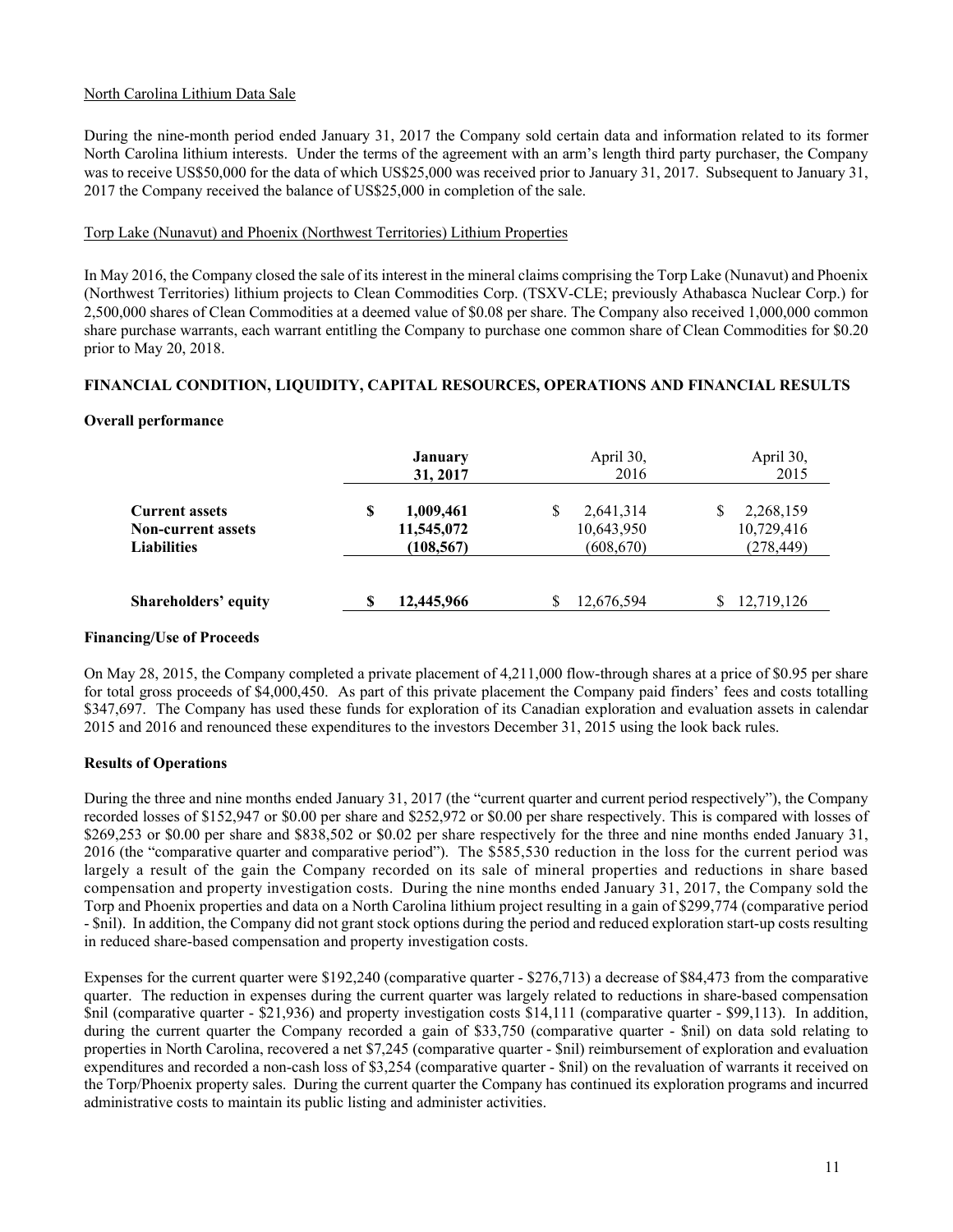Expenses for the current period were \$488,735 (comparative period - \$867,424) a decrease of \$378,689 from the comparative period. The reduction in expenses during the current period was largely related to reductions in share-based compensation \$2,068 (comparative period - \$143,042) and property investigation costs \$27,717 (comparative period - \$249,545).

In addition, during the current period the Company sold data and exploration and evaluation assets realizing a gain of \$299,774 (comparative period - \$nil), wrote-off \$50,944 (comparative period - \$nil) of exploration and evaluation assets and recorded losses of \$19,286 (comparative period - \$nil) on its marketable securities. During the current period the Company has continued its exploration programs and incurred administrative costs to maintain its public listing and administer activities.

## **Summary of quarterly results**

The following table sets out selected unaudited quarterly financial information of North Arrow and is derived from the Company's unaudited quarterly consolidated financial statements prepared by management. The Company's interim consolidated financial statements are prepared in accordance with IFRS and are expressed in Canadian dollars.

|                       |                 |        |    |                   |               | Basic Earnings    |               |                     |
|-----------------------|-----------------|--------|----|-------------------|---------------|-------------------|---------------|---------------------|
|                       |                 |        |    | Income or (Loss)  |               | (Loss) per share  |               |                     |
|                       |                 |        |    | from Continued    |               | from Continued    |               |                     |
|                       |                 |        |    | Operation and Net |               | Operation and Net |               | Earnings (Loss) per |
| <b>Ouarter Ending</b> | Interest Income |        |    | Income (Loss)     |               | Income (Loss)     |               | share               |
|                       |                 |        |    |                   |               |                   |               |                     |
| January 31, 2017      | \$              | 2.074  | S  | (152, 947)        | S             | 0.00              | S             | 0.00                |
| October 31, 2016      | \$              | 1.448  | \$ | (137, 460)        | S             | 0.00              | S             | 0.00                |
| July 31, 2016         | \$              | 2.697  | S  | 37.435            | <sup>S</sup>  | 0.00              | S             | 0.00                |
| April 30, 2016        | \$              | 8.928  | \$ | (3,012,863)       | <sup>\$</sup> | (0.06)            | S             | (0.06)              |
| January 31, 2016      | \$              | 7.460  | \$ | (269, 253)        | S             | 0.00              | S             | 0.00                |
| October 31, 2015      | \$              | 12,582 | S  | (188, 983)        | <sup>S</sup>  | 0.00              | <sup>\$</sup> | 0.00                |
| July 31, 2015         | \$              | 7,373  | \$ | (380, 266)        | <sup>S</sup>  | (0.01)            | S             | (0.01)              |
| April 30, 2015        | \$              | 6,977  | \$ | (396,027)         | S             | (0.01)            | S             | (0.01)              |

# **Variations in Quarterly Results**

The Company's quarterly results can be affected by many factors such as seasonal fluctuations, variations in capital markets, the write-off of capitalized amounts, stock-based compensation costs, tax recoveries and legal matters.

The \$152,947 loss for the third quarter of fiscal 2017 reflects ongoing administration, a gain of \$33,750 on the completion of the sale of mineral property information, a recovery of amounts previously written off related to exploration and evaluation assets and marketable security transactions.

The \$137,460 loss for the second quarter of fiscal 2017 reflects ongoing administration, a cash gain of \$32,500 on the sale of mineral property information, a write-off of exploration and evaluation assets and marketable security transactions.

The \$37,435 net income for the first quarter of fiscal 2017 reflects a non-cash gain on the sale of mineral properties of \$233,524 (comparative quarter - \$nil), a write-off of \$39,984 (comparative quarter - \$nil) of exploration and evaluation assets and ongoing administration costs of the Company.

The \$3,012,863 loss for the fourth quarter of fiscal 2016 reflects a \$2,787,548 (comparative quarter - \$nil) write-down of the Timiskaming and Redemption properties, ongoing administration costs and a \$13,263 (comparative quarter - \$115,035) noncash share-based compensation cost.

The \$269,253 loss for the third quarter of fiscal 2016 reflects the Company's ongoing administration, a non-cash \$21,936 (comparative quarter - \$192,431) share-based compensation charge for options granted to directors, officers, employees and consultants in prior periods and a \$99,113 (comparative quarter – \$1,043) property investigation charge for expenditures related to project evaluation costs and a cancelled drill program.

The \$188,983 loss for the second quarter of fiscal 2016 reflects the Company's ongoing administration, a non-cash \$38,460 (comparative quarter - \$223,130) share-based compensation charge for options granted to directors, officers, employees and consultants and a \$26,913 (comparative quarter – recovery of \$2,557) property investigation charge for project evaluation costs.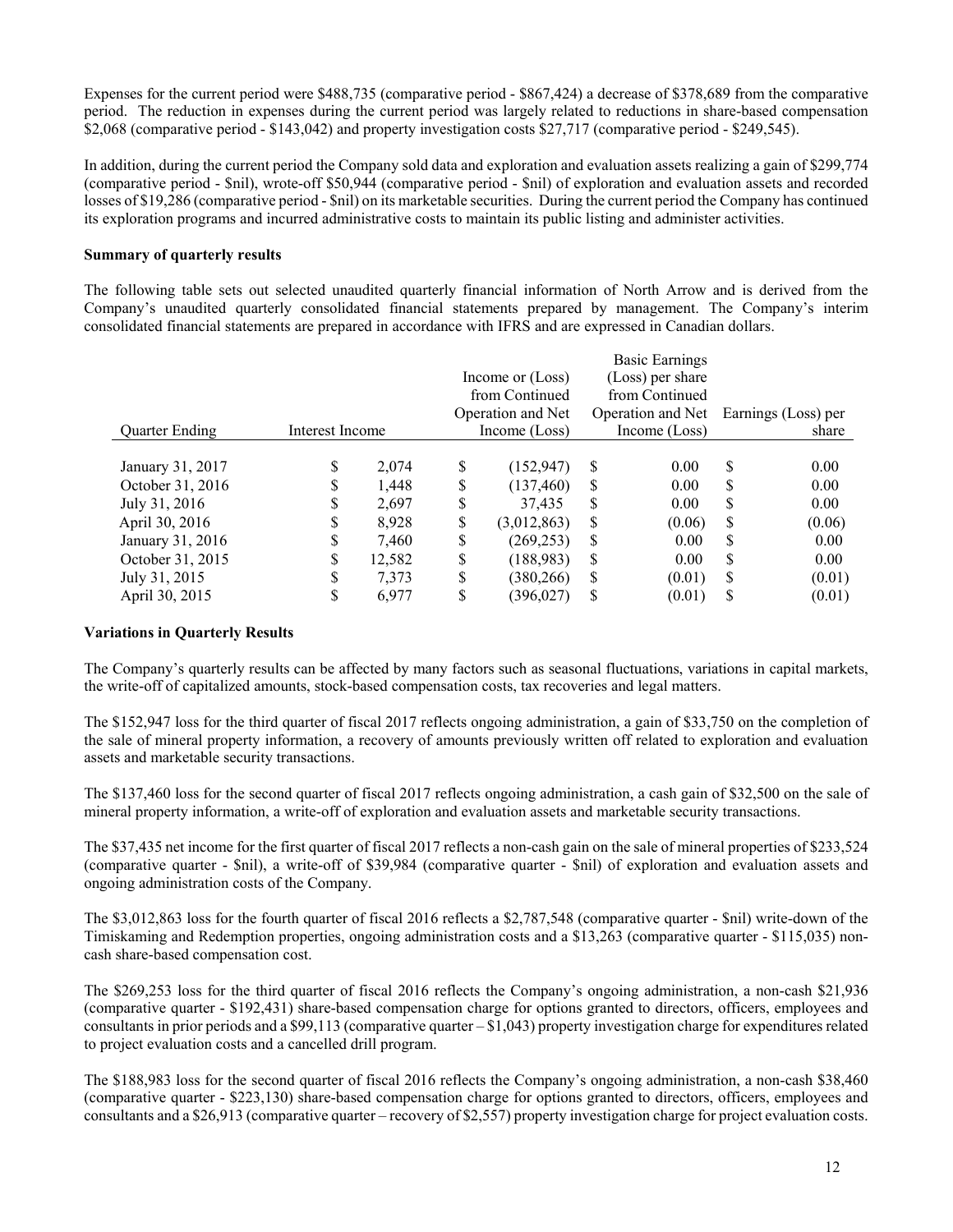The \$380,266 loss for the first quarter of fiscal 2016 reflects the ongoing administration costs, a non-cash \$82,646 (comparative quarter - \$189,454) share-based compensation charge for options granted to directors, officers, employees and consultants and a \$123,519 (comparative quarter - \$10,977) property investigation charge for project evaluation costs.

The \$396,027 loss for the fourth quarter of fiscal 2015 reflects a non-cash \$115,035 (comparative quarter - \$215,665) sharebased compensation charge for options granted to directors, officers, employees and consultants, a \$nil (comparative quarter - \$128,301) write-down of exploration and evaluation assets and the ongoing administration costs of the Company.

## **January 31, 2017 compared to April 30, 2016**

During the first three quarters of fiscal 2017 the Company has continued its exploration activities and completed work at Pikoo, Naujaat (Qilalugaq), Mel and the Loki areas. In addition, during the current period the Company sold its interest in properties and data for proceeds of \$299,774.

At January 31, 2017, the Company had working capital of \$900,894, exploration and evaluation assets of \$11,472,600 and shareholder equity of \$12,445,966. These financial position numbers are compared to working capital of \$2,032,644, exploration and evaluation assets of \$10,556,971 and shareholders' equity of \$12,676,594 at April 30, 2016. The \$1,131,750 reduction in working capital from April 30, 2016 is largely a result of the Company's net expenditure of \$915,629 on the maintenance, exploration and evaluation of its mineral interests during the first three quarters of fiscal 2017.

# **Liquidity**

At January 31, 2017, the Company had working capital of \$900,894 compared to a working capital of \$2,032,644 at April 30, 2016 and \$3,732,244 at January 31, 2016. During May 2015, the Company raised \$4,000,450 of flow through funding and has carried out work programs to meet its expenditure commitments related to this funding. During the current period the Company's cash position decreased \$1,769,473 (comparative period – increased \$2,430,723) as a result of funding its operating activities \$434,350 (comparative period - \$628,285) and investing activities of \$1,335,123 (comparative period - \$593,745).

## **Operating activities**

During the current period the Company's operating activities used \$434,350 (comparative period - \$628,285) of cash. The use of cash in operating activities in fiscal 2017 reflects the Company's loss of \$252,972 (comparative period – loss of \$838,502) adjusted for the non-cash amounts such as the recovery on exploration and evaluation assets of \$299,774 (comparative period - \$nil), share-based compensation \$2,068 (comparative period - \$143,042), write-offs \$50,944 (comparative period - \$nil), depreciation \$14,507 (comparative period - \$14,712) and marketable security transactions \$19,286 (comparative period - \$nil). In addition to these non-cash adjustments cash increased \$31,591 (comparative period – increase in cash \$52,463) as a result of funding the changes in items such as accounts receivable, prepaid expenses and accounts payable.

### **Investing activities**

The Company's primary investing activity is the acquisition of exploration and evaluation assets. During the nine months ended January 31, 2017, the Company used \$1,413,506 (comparative period - \$1,378,251) of cash to evaluate its exploration and evaluation assets and received cash of \$78,383 (comparative period - \$nil) on the sale of data and security transactions.

#### **Financing activities**

During the nine months ended January 31, 2017, financing activities provided cash of \$nil (comparative period - \$3,652,753) as the Company has not completed a private placement financing during fiscal 2017.

# **Capital Resources**

The Company's financial condition and future prospects are significantly affected by overall economic conditions. The Company has no source of operating revenue and relies on equity financings, joint ventures and warrant and stock option exercises to further exploration on its properties.

The Company's long-term financial success is dependent on management's ability to discover and develop economically viable mineral deposits. Actual funding requirements may vary from those planned due to a number of factors, including the progress of exploration activity and the Company's ability to raise additional funds on favourable terms. Management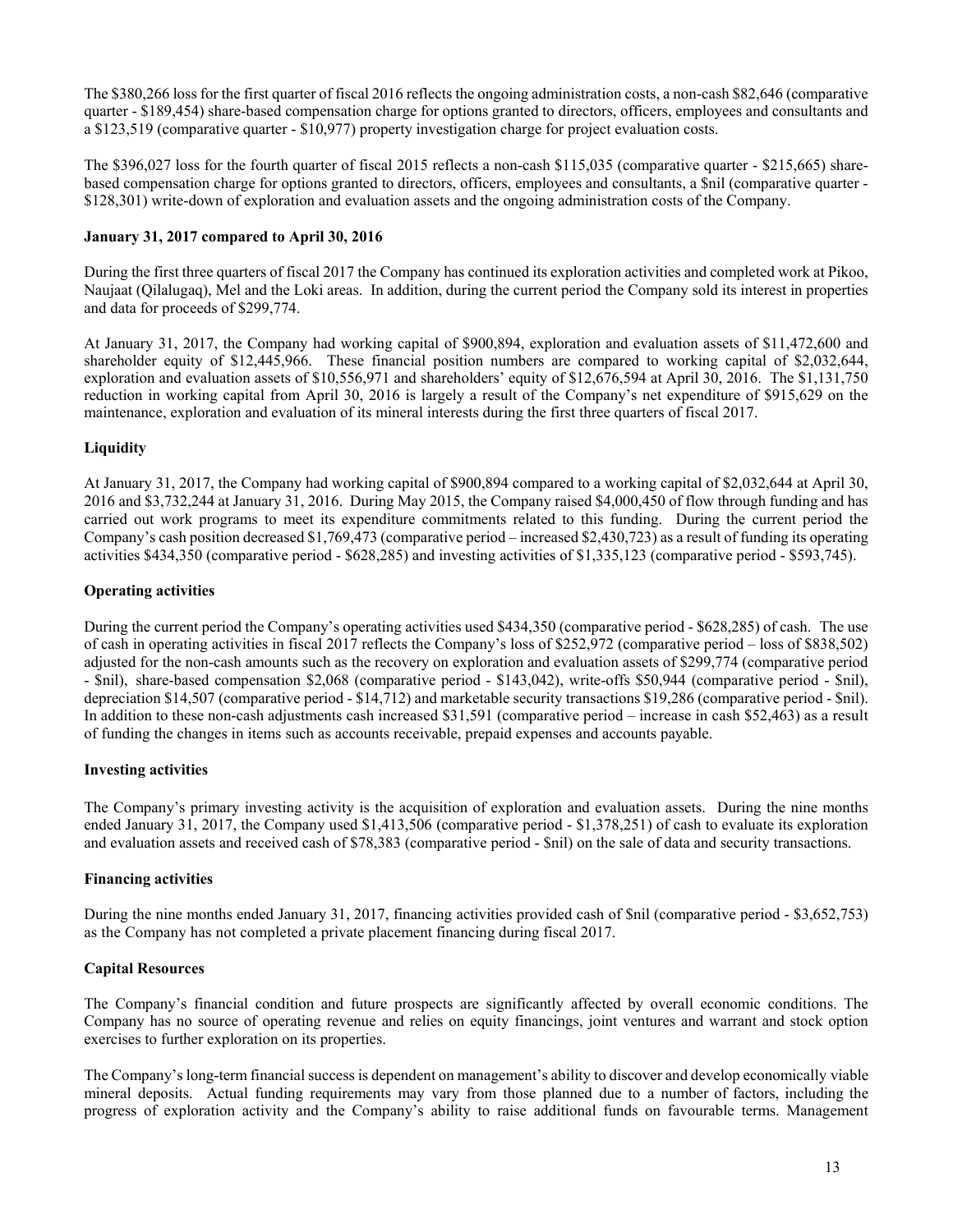recognizes there will be risks involved that may be beyond their control. The Company intends to continue to use various strategies to minimize its dependence on equity capital, including the securing of joint venture partners where appropriate.

The Company's ability to generate cash is very much affected by the current market conditions, its share price and third party interest in its assets. In the current equity market, funds for companies at an early/grass-roots stage of exploration are limited and dilution to existing shareholders from an equity financing increases as the share price decreases. The Company has no credit facilities that could be used for ongoing operations because it has no operating cash flow.

In order to finance the Company's exploration programs and to cover administrative and overhead expenses, the Company raises money through equity sales, from the exercise of convertible securities and, in the past, from the sale of investments. Although the Company has had past success in obtaining financing, there can be no such assurance that it will be able to obtain adequate financing in the future or that the terms of any financing will be favourable. Many factors influence the Company's ability to raise funds, including the state of the resource market and commodities prices and, the climate for mineral exploration.

The Company's management actively manages its landholdings in an effort to keep those landholdings with the greatest exploration potential in good standing for as long as possible. The Company's management regularly reviews its cash position against future plans and makes decisions regarding these plans accordingly.

The Company will have to raise additional funds to further exploration efforts at its various exploration properties and to maintain its listing on the TSXV and the Company anticipates doing so by way of a private placement financing. In addition, the Company is seeking to minimize variable expenses to the extent possible and to find joint venture partners where appropriate to continue to further exploration of its mineral properties.

## **Risks and Uncertainties**

#### Industry

An investment in natural resource companies involves a significant degree of risk. The degree of risk increases substantially where the Company's properties are in the exploration as opposed to the development stage. Investment in the securities of the Company should be considered as highly speculative due to the nature of the Company's business. The following additional risk factors should be given special consideration.

#### Exploration, Development and Mining Risks

Exploring and developing mineral resource projects bears a high potential for all manner of risks. Additionally, few exploration projects successfully achieve development due to factors that cannot be predicted or foreseen. Moreover, even one such factor may result in the economic viability of a project being detrimentally impacted such that it is neither feasible nor practical to proceed. Mineral exploration involves many risks, which even a combination of experience, knowledge and careful evaluation may not be able to overcome. Operations in which the Company has a direct or indirect interest will be subject to all the hazards and risks normally incidental to exploration, development and production of diamonds and base/precious metals, any of which could result in work stoppages, damage to property, and possible environmental damage. If any of the Company's exploration programs are successful, there is a degree of uncertainty attributable to the calculation of ore resources and corresponding grades being mined or dedicated to future production. Until ore is actually mined and processed, quantity of reserves and grade must be considered as estimates only. In addition, the quantity of reserves may vary depending on diamond or metal prices. Any material change in quantity of reserves, grade or recovery ratio, may affect the economic viability of the Company's properties. In addition, there can be no assurance that diamond and metal reserves in small-scale laboratory tests will be duplicated in larger scale tests under on-site conditions or during production. The Company closely monitors its activities and those factors, which could impact them, and employs experienced consulting, engineering, and legal advisors to assist in its risk management reviews.

The Company's properties are currently being assessed for exploration and as a result, the Company has no source of operating cash flow. Failure to obtain additional financing could result in a delay or indefinite postponement of further exploration. Development of the Company's mineral properties will only follow upon obtaining satisfactory exploration results. Mineral exploration and development involves a high degree of risk and few properties that are explored are ultimately developed into producing mines. There is no assurance that the Company's mineral exploration and development activities will result in any discoveries of bodies of ore. The long-term profitability of the Company's operations will be in part directly related to the cost and success of its exploration programs, which may be affected by a number of factors. Substantial expenditures are required to establish reserves through drilling, to develop metallurgical processes to extract the metal or diamonds from the resources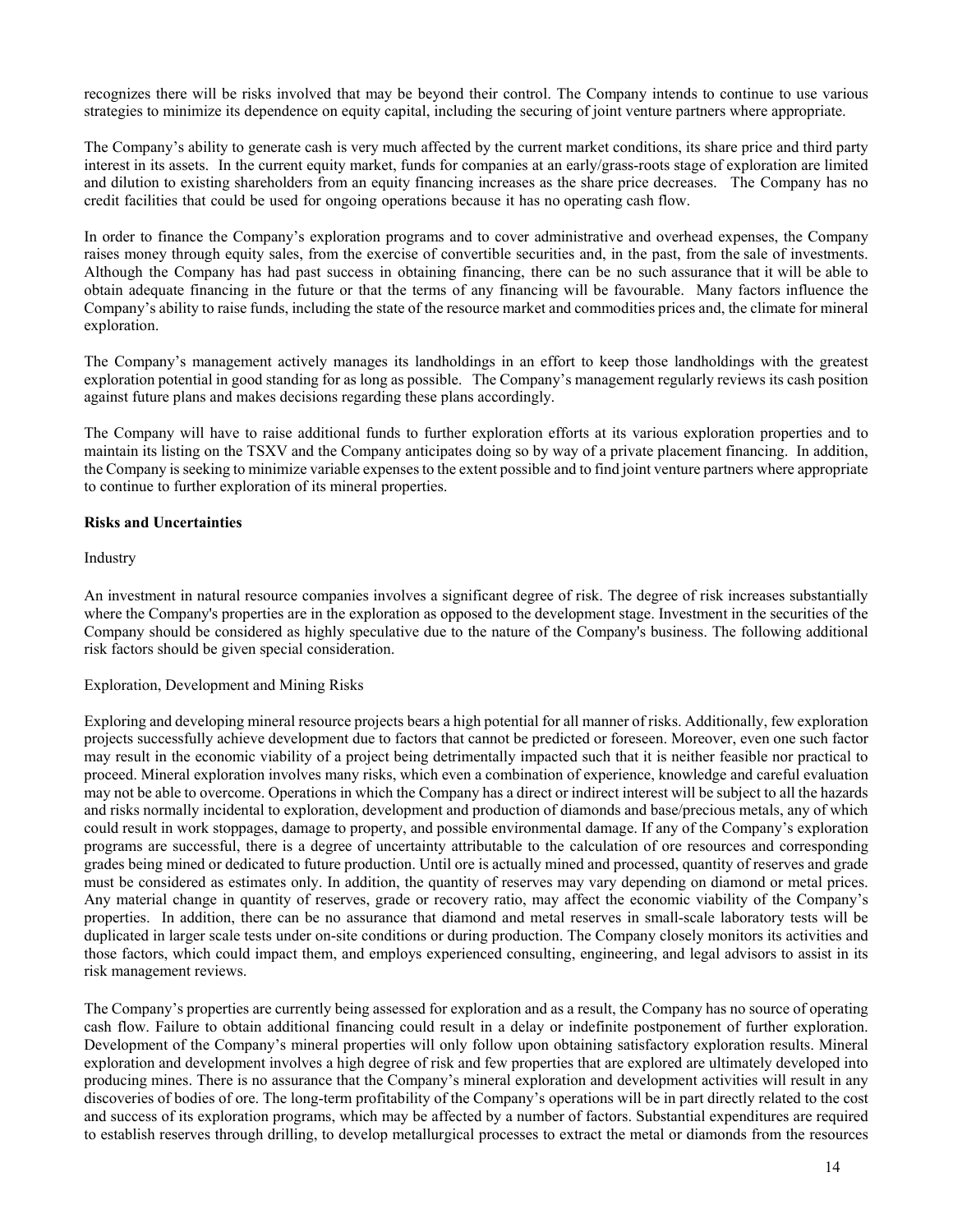and, in the case of new properties, to develop the mining and processing facilities and infrastructure at any site chosen for mining. Although substantial benefits may be derived from the discovery of a major mineralized deposit, no assurance can be given that minerals will be discovered in sufficient quantities to justify commercial operations or that the funds required for development can be obtained on a timely basis.

# Foreign Operation Risks

Historically, the majority of the Company's expenses have been denominated in Canadian Dollars so its exposure to foreign exchange risk has been limited. Exploration activities outside of Canada can expose the Company to foreign exchange risk. Presently, the Company does not have foreign operations or use foreign-exchange contracts to mitigate this risk, but that may change in future, depending upon the size of the Company's exploration programs denominated in currencies other than the Canadian Dollar.

#### Insurance

The Company's involvement in the exploration for mineral properties may result in the Company becoming subject to liability for pollution, property damage, personal injury or other hazards. Although the Company may have insurance to address many risks, such insurance has limitations on liability that may not be sufficient to cover the full extent of such liabilities. In addition, such risks may not, in all circumstances be insurable or, in certain circumstances, the Company may elect not to obtain insurance to deal with specific risks due to the high premiums associated with such insurance or other reasons. The payment of such uninsured liabilities would reduce the funds available to the Company. The occurrence of a significant event that the Company is not fully insured against, or the insolvency of the insurer of such event, could have a material adverse effect on the Company's financial position, results of operations or prospects.

## Environmental Risks

All phases of the mineral exploration and development business present environmental risks and hazards and are subject to environmental legislation. Environmental legislation provides for, among other things, restrictions and prohibitions on spills, releases or emissions of various substances used and or produced in association with mining exploration and mining operations. This type of legislation also requires that facility sites be operated, maintained, abandoned and reclaimed to the satisfaction of applicable regulatory authorities. Compliance with such legislation can require significant expenditures and a breach may result in the imposition of fines and penalties, some of which may be material. Environmental legislation is evolving in a manner expected to result in stricter standards and enforcement, larger fines and liability and potentially increased capital expenditures and operating costs. The discharge of pollutants into the air, soil or water may give rise to liabilities to foreign governments and third parties and may require the Company to incur costs to remedy such discharge. No assurance can be given that the application of environmental laws to the business and operations of the Company will not result in a curtailment of production or a material increase in the costs of production, development or exploration activities or otherwise adversely affect the Company's financial condition, results of operations or prospects.

# Prices, Markets and Marketing of Diamonds and Base/Precious Metals

The Company's revenues, if any, are expected to be in large part derived from the mining and sale of diamonds and base/precious metals or interests related thereto. The price of those commodities has fluctuated widely, particularly in recent years, and is affected by numerous factors beyond the Company's control including international economic and political trends, expectations of inflation, currency exchange fluctuations, interest rates, global or regional consumptive patterns, speculative activities, increased production due to new mine developments and improved mining and production methods. The effect of these factors on the price of diamonds and base/precious metals, and therefore the economic viability of any of the Company's exploration projects, cannot accurately be predicted.

The marketability of any minerals acquired or discovered may be affected by numerous factors which are beyond the control of the Company and which cannot be accurately predicted, such as the proximity and capacity of milling facilities, mineral markets and processing equipment and governmental regulations including regulations relating to royalties, allowable production and importing and exporting of minerals.

# Substantial Capital Requirements and Liquidity

The Company anticipates that it will make substantial capital expenditures for the acquisition, exploration, development and production of its mineral properties in the future. The Company currently has no revenue and may have limited ability to expend the capital necessary to undertake or complete future drilling programs. There can be no assurance that debt or equity financing,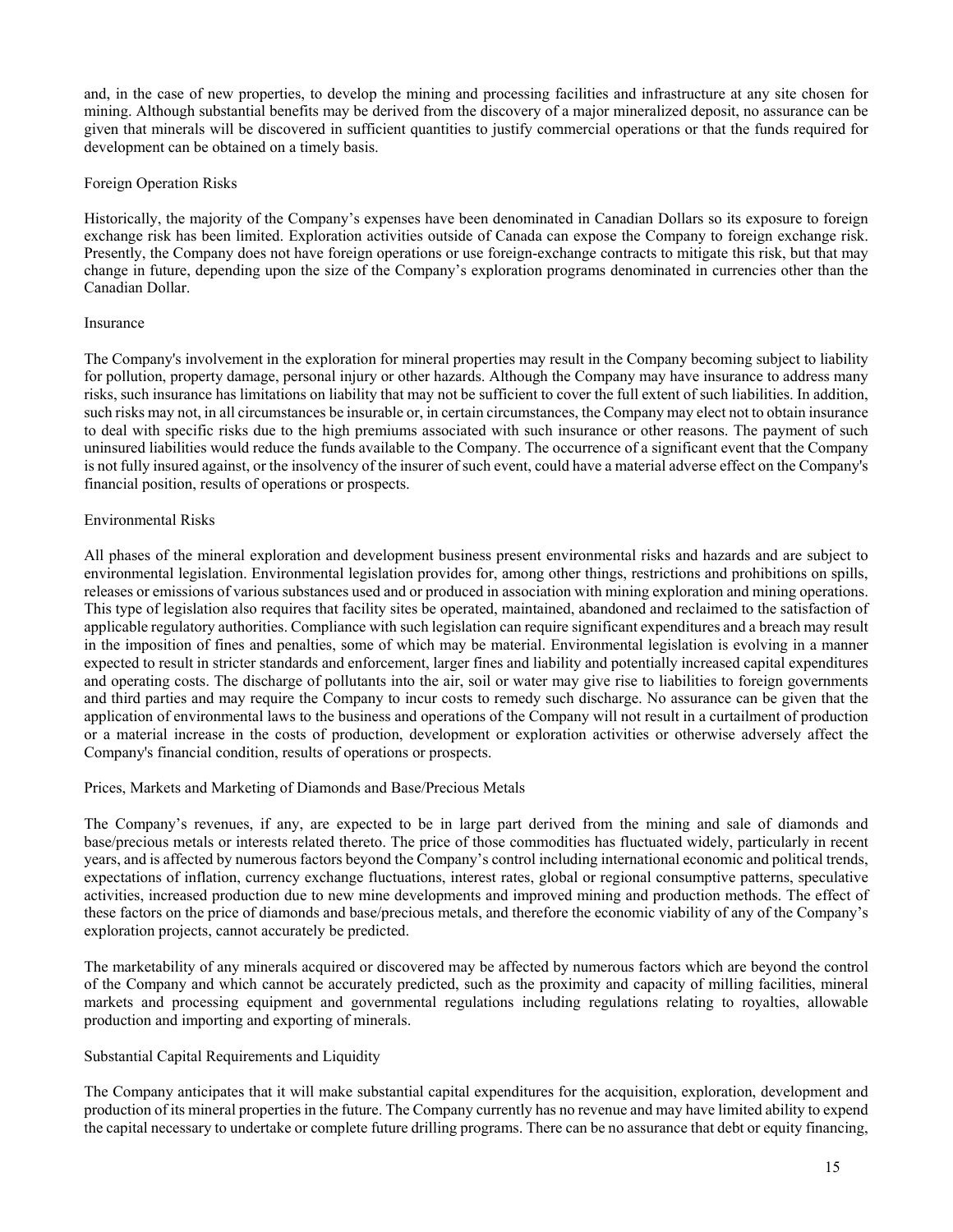or cash generated by operations will be available or sufficient to meet these requirements or for other corporate purposes or, if debt equity financing is available, that it will be on terms acceptable to the Company. Moreover, future activities may require the Company to alter its capitalization significantly. The inability of the Company to access sufficient capital for its operations could have a material adverse effect on the Company's financial condition, results of operations or prospects.

## Issuance of Debt

From time to time the Company may enter into transactions or activities that may be financed with debt which could impair the Company's ability to obtain additional financing in the future. The inability of the Company to access sufficient capital for the repayment of any debt could have a material effect on the Company's financial condition, results of operations or prospects.

## **Outstanding Share Data**

The Company's authorized capital is unlimited common shares without par value.

As at March 24, 2017, the Company had the following shares, options and warrants outstanding:

|                               |        | Number     |
|-------------------------------|--------|------------|
| Shares issued and outstanding |        | 56,155,741 |
| Options:                      |        |            |
| Expire May $10, 2018$         | \$0.27 | 2,075,000  |
| Expire September 23, 2018     | \$0.50 | 200,000    |
| Expire January 28, 2019       | \$0.70 | 985,000    |
| Expire September 25, 2019     | \$0.60 | 680,000    |
| Expire December 16, 2019      | \$0.54 | 200,000    |
| Warrants:                     |        |            |
| April 29, 2018                | \$0.25 | 500,000    |
| August 19, 2018               | \$0.65 | 500,000    |
| Fully diluted                 |        | 61,295,741 |

### **Share issuances**

On May 28, 2015, the Company completed a private placement of 4,211,000 flow-through shares at a price of \$0.95 per share for total gross proceeds of \$4,000,450. As part of this private placement the Company paid finders' fees and costs totalling \$347,697. The Company used the funds for exploration of its Canadian exploration and evaluation assets in calendar 2015 and 2016 and renounced these expenditures to the investors using the look back rules.

On February 15, 2017, the Company issued 2,000,000 shares to Stornoway Diamond Corporation ("Stornoway") to acquire Stornoway's approximate 18% interest in the Naujaat (formerly Qilalugaq) project and its 15% interest in the Pikoo project. In addition to the share issuance North Arrow will pay Stornoway \$2.5 million and \$1.25 million at the time the first royalty payments relating to the Naujaat (Qilalugaq) and Pikoo projects, respectively are payable. Stornoway is to retain a 0.5% GOR and NSR on diamond, precious metal and base metal production from the Naujaat (Qilalugaq) project and a 1% GOR and NSR on diamond, precious metal and base metal production from the Pikoo project.

#### **Stock options and warrants**

At the Company's Annual General Meeting held on November 9, 2016, the shareholders of the Company approved the adoption of a new stock option plan (the "Plan"). The Plan gives the directors the authority to grant options to directors, officers, employees and consultants. The maximum number of shares to be issued under the Plan is 10% of the issued and outstanding common shares at the time of the grant. The exercise price of each option granted shall not be less than the market price at the date of grant less a discount up to 25% in accordance with the policies of the TSXV.

Options granted can have a term up to 5 years with vesting provisions determined by the directors in accordance with TSXV policies for Tier 2 Issuers, with a typical vesting period of 25% upon grant and 25% every six months thereafter.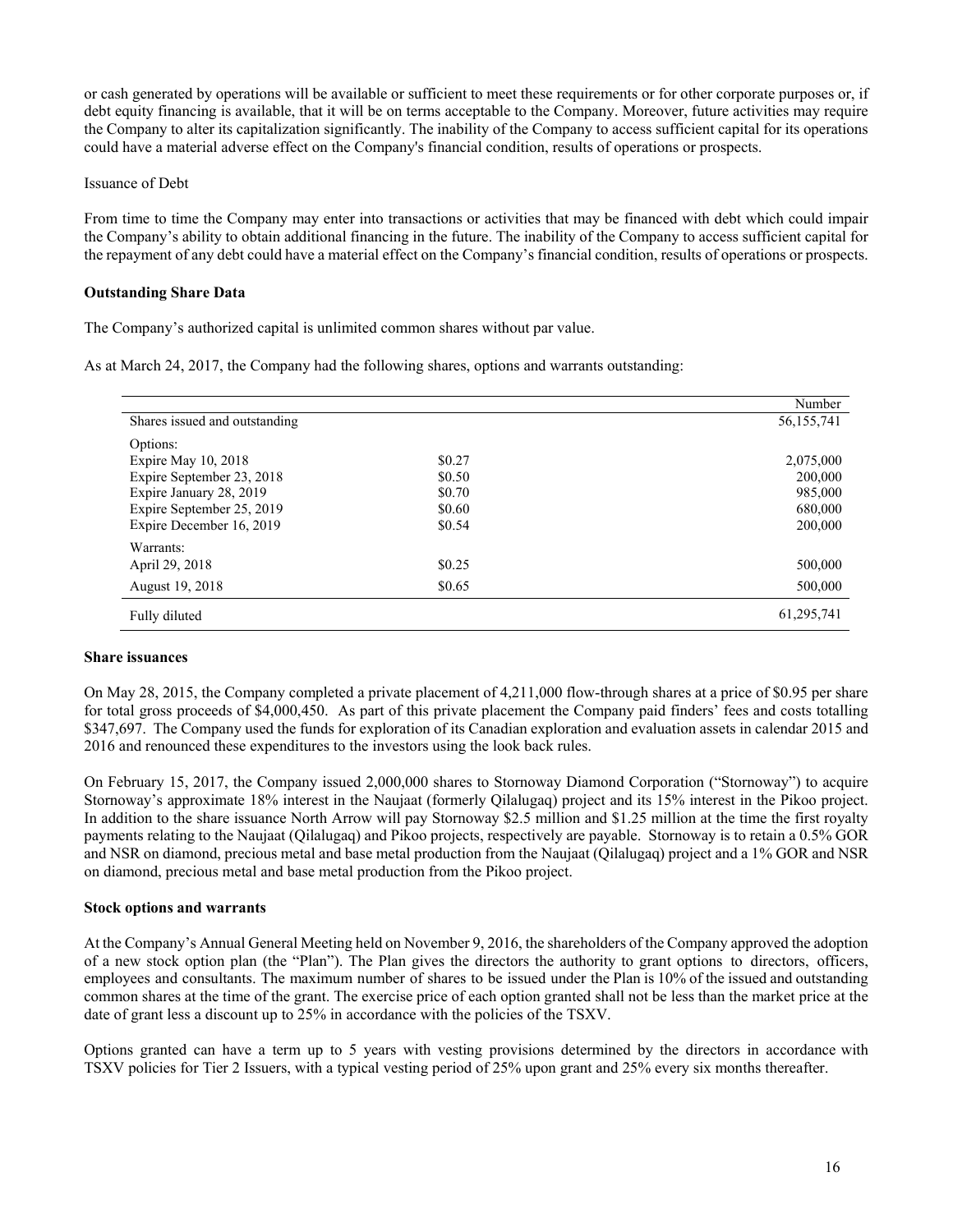# **Transactions with Related Parties**

Balances and transactions between the Company and its subsidiaries have been eliminated on consolidation and are not disclosed below. Details of the transactions between the Company and related parties not disclosed elsewhere in the Company's financial statements are disclosed below.

Related party transaction

Certain companies which have an officer and/or director or former officer and/or director in common and render services or are charged for certain services are as follows:

|                               | Nature of transactions                          |
|-------------------------------|-------------------------------------------------|
| Anglo Celtic Exploration Ltd. | Office and consulting                           |
| Strongbow Exploration Inc.    | Exploration, administration and rent recoveries |
| New Dimension Resources Ltd.  | Rent recoveries                                 |
| Northair Silver Corp.         | Accounting and corporate services               |

The Company incurred the following transactions in the normal course of operations in connection with companies which have an officer and/or director in common.

- a) During the nine months ended January 31, 2017, the Company paid or accrued consulting fees of \$13,500 (2016 \$nil) to the corporate secretary of the Company. This amount is included in salaries disclosed below.
- b) During the nine months ended January 31, 2017, the Company paid \$2,879 (2016 \$2,879) for office, costs and rent to Anglo Celtic Exploration Ltd.
- c) During the nine months ended January 31, 2017, the Company had received or accrued from New Dimension Resources Ltd. and Strongbow Exploration Inc. \$20,700 (2016 - \$14,700) for rent, office and administrative costs.
- d) Amounts due to related parties of \$2,249 (April 30, 2016 \$2,249) is owing to Northair Silver Corp., a company that previously had common officers.
- e) Included in other receivables is \$1,257 (April 30, 2016 \$9,116) due from companies having a director or officers in common.

The remuneration of directors and key management personnel during the nine months ended January 31, 2017 was as follows:

|                                                                                                              |   | January 31,<br>2017        |   | January 31,<br>2016         |
|--------------------------------------------------------------------------------------------------------------|---|----------------------------|---|-----------------------------|
| Salaries <sup>1</sup><br>Salaries in exploration costs <sup>1</sup><br>Share-based compensation <sup>2</sup> | D | 170,044<br>60,086<br>2,068 | S | 187,654<br>42,161<br>87,391 |
| Total                                                                                                        |   | 232,198                    |   | 317,206                     |

1 – When key management is working specifically on mineral properties their time is capitalized against the mineral property.

2 – Share-based compensation is the fair value of options that have been granted to directors and key management personnel.

3 – CEO - \$168,750, CFO - \$45,000 and Corp. Secretary - \$13,500.

During the year ended April 30, 2016, the Company entered into an employment agreement with a senior employee and officer for his services requiring a minimum annual payment of \$225,000. In addition, the employment agreement contains clauses which could provide for a payment or payments in excess of \$450,000 on termination of employment or conclusion of a change in control or similar transaction.

# **Commitments**

As at January 31, 2017, the commitment for rental of the Company's office space is as follows:

| Year ending    |           |
|----------------|-----------|
| April 30, 2017 | \$17,380  |
| April 30, 2018 | \$ 53,613 |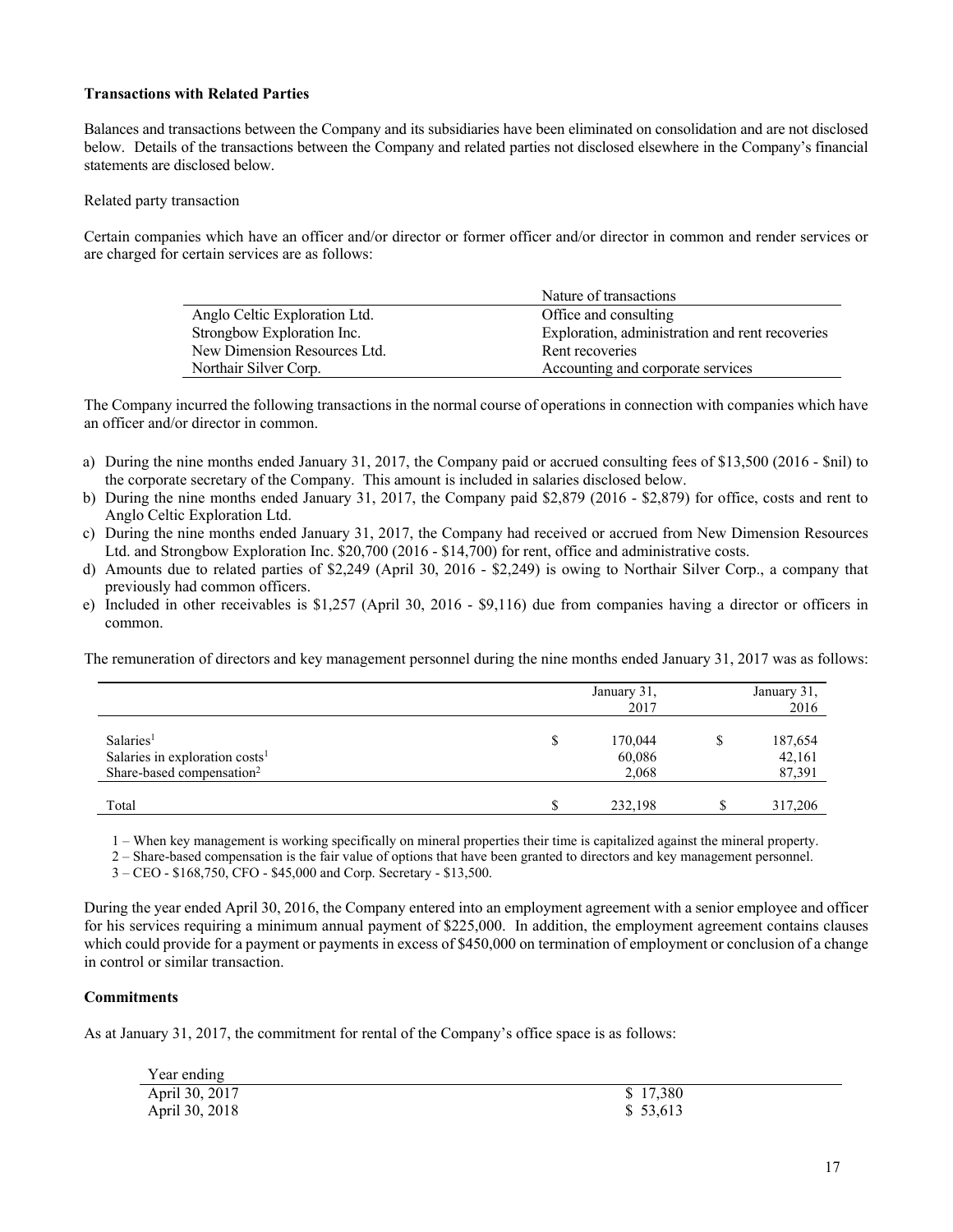## **CHANGES IN ACCOUNTING POLICIES AND CRITICAL ACCOUNTING ESTIMATES, JUDGMENTS AND ASSUMPTIONS**

### **Nature and continuance of operations**

North Arrow Minerals Inc. is incorporated federally under the laws of the Canada Business Corporations Act ("CBCA").

The financial statements of the Company are presented in Canadian dollars, which is the functional currency of the Company. The Company trades on the TSX Venture Exchange (TSXV – NAR) and its registered office address is Ste. #960-789 West Pender Street, Vancouver, BC, Canada V6C 1H2.

The Company's principal business activity is the acquisition and exploration of exploration and evaluation assets. To date, the Company has not generated significant revenues from operations and is considered to be in the exploration stage.

The Company is in the process of acquiring and exploring its exploration and evaluation assets and has not yet determined whether these properties contain reserves that are economically recoverable. The Company's financial statements have been prepared on the assumption that the Company will continue in operation for the foreseeable future and will be able to realize assets and discharge liabilities in the normal course of operations. At January 31, 2017, the Company has a deficit of \$19,422,150, no current source of revenue and may require additional funding to meet its planned activities beyond the upcoming fiscal year. The Company's continuation as a going concern is dependent on the successful results from its mineral property exploration activities and its ability to raise equity capital or borrowings sufficient to meet current and future obligations. There can be no assurances that management's plans for the Company will be successful. These material uncertainties may cast significant doubt upon the Company's ability to continue as a going concern. The Company's financial statements do not include any adjustments to the recoverability and classification of assets and liabilities that might be necessary, should the Company be unable to continue as a going concern.

## **Significant accounting policies**

The January 31, 2017 Management Discussion and Analysis should be read in conjunction with the audited annual financial statements of the Company for a listing of the Company's significant accounting policies.

#### **Statement of Compliance**

The Company's condensed interim financial statements have been prepared in accordance with IFRS as issued by the International Accounting Standards Board ("IASB") and the interpretations of the International Financial Reporting Interpretations Committee ("IFRIC") and specifically with IFRS applicable to the preparation of interim financial statements, including IAS 34, Interim Reporting. The accounting policies applied in preparation of the Company's condensed interim financial statements are consistent with those applied and disclosed in the Company's financial statements for the year ended April 30, 2016. The condensed interim financial statements should be read in conjunction with the Company's audited financial statements for the year ended April 30, 2016. The financial statements are presented in Canadian dollars unless otherwise noted.

#### **Historical cost**

The Company's financial statements have been prepared on a historical cost basis except for certain financial instruments measured at fair value.

## **Significant accounting judgments, estimates and assumptions**

The preparation of financial statements in conformity with IFRS requires management to make certain estimates, judgments and assumptions that affect the reported amounts of assets and liabilities at the date of the financial statements and the reported revenues and expenses during this period.

Although management uses historical experiences and its best knowledge of the amount, events or actions to form the basis for judgments and estimates, actual results may differ from these estimates.

The most significant accounts that require estimates as the basis for determining the stated amounts include the recoverability of exploration and evaluation assets, the valuation of share-based payments, the valuation of warrants and the valuation of deferred tax amounts.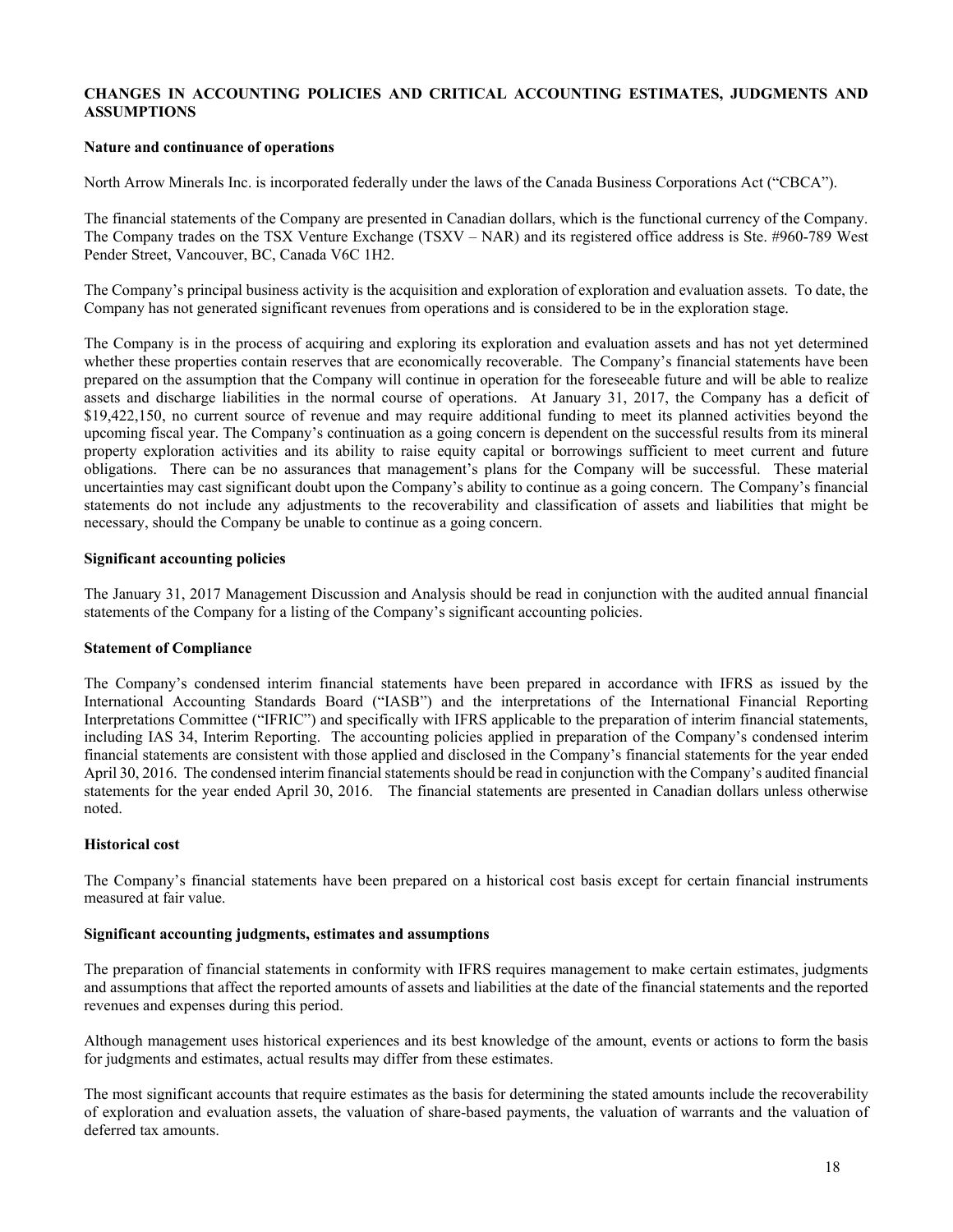Critical judgments exercised in applying accounting policies that have the most significant effect on the amounts recognized in the consolidated financial statements are as follows:

(i) Economic recoverability and probability of future benefits of exploration and evaluation costs.

Management has determined that exploration, evaluation and related costs incurred which were capitalized may have future economic benefits and may be economically recoverable. Management uses several criteria in its assessments of economic recoverability and probability of future economic benefits including geologic and other technical information, history of conversion of mineral deposits with similar characteristics to its own properties to proven and probable mineral reserves, the quality and capacity of existing infrastructure facilities, evaluation of permitting and environmental issues and local support for the project.

(ii) Valuation of share-based payments and warrants

The Company uses the Black-Scholes Option Pricing Model for valuation of share-based payments and warrants. Option pricing models require the input of subjective assumptions including expected price volatility, interest rates and forfeiture rate. Changes in the input assumptions can materially affect the fair value estimate and Company's earnings and equity reserves.

(iii) Income taxes

In assessing the probability of realizing income tax assets, management makes estimates related to expectations of future taxable income, applicable tax opportunities, expected timing of reversals of existing temporary differences and the likelihood that tax positions taken will be sustained upon examination by applicable tax authorities. In making its assessments, management gives additional weight to positive and negative evidence that can be objectively verified.

## **New Accounting pronouncements**

- i) The IASB has issued several new standards and amendments which have been adopted by the Company. Each of the new standards is effective for annual periods beginning on or after January 1, 2016. The adoption of the standards and amendments did not have a material effect on the financial statements.
- ii) Certain pronouncements were issued by the IASB or IFRIC but are not yet effective as at January 31, 2017. The Company intends to adopt these standards and interpretations when they become effective.

The following are the accounting standards issued but not effective as of January 31, 2017, that the Company believes could be significant.

> IFRS 9 - Financial Instruments – classification and measurement - Effective for annual periods beginning on or after January 1, 2018

> This is the first part of a new standard on classification and measurement of financial assets that will replace IAS 39, "Financial Instruments: Recognition and Measurement". All equity instruments are measured at fair value. A debt instrument is recorded at amortized cost only if the entity is holding it to collect contractual cash flows and the cash flows represent principal and interest. Otherwise it is measured at fair value with changes in fair value through profit or loss. In addition, this new standard has been updated to include guidance on financial liabilities and derecognition of financial instruments. The extent of the impact of adoption of IFRS 9 has not yet been determined.

IFRS 16 – Leases - Effective for annual periods commencing on or after January 1, 2019.

This new standard eliminates the classification of leases as either operating or finance leases and introduces a single lessee accounting model which requires the lessee to recognize assets and liabilities for all leases with a term of longer than 12 months.

The Company is currently assessing the impact of these new accounting standards on its financial statements.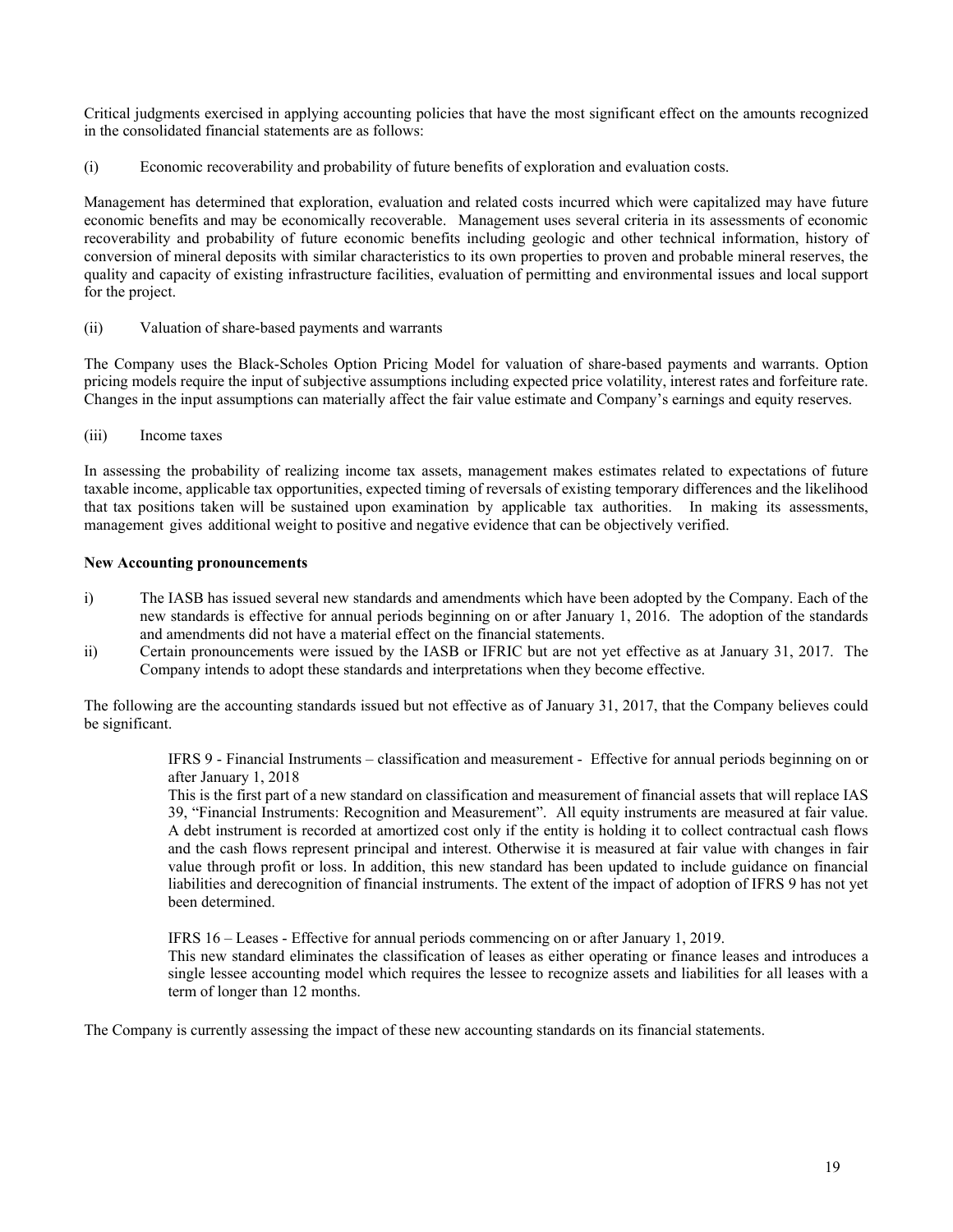## **FINANCIAL INSTRUMENTS AND RISK MANAGEMENT**

Financial instruments measured at fair value are classified into one of three levels in the fair value hierarchy according to the relative reliability of the inputs used to estimate the fair values. The three levels of the fair value hierarchy are:

- Level 1 Unadjusted quoted prices in active markets for identical assets or liabilities;
- Level 2 Inputs other than quoted prices that are observable for the asset or liability either directly or indirectly; and
- Level 3 Inputs that are not based on observable market data.

The Company's financial instruments consist of cash, marketable securities, receivables, accounts payable and accrued liabilities and due to related parties. Cash is carried at fair value using a Level 1 fair value measurement. The carrying value of receivables, accounts payable and accrued liabilities and due to related parties approximate their fair values due to their immediate or short-term maturity. Common shares are recorded at fair value based on the quoted market prices in active markets at the balance sheet date, which is consistent with Level 1 of the fair value hierarchy**.** Warrants the Company has classified as marketable securities are recorded at fair value based on a Black Scholes pricing model.

The Company is exposed to a variety of financial risks by virtue of its activities, including credit risk, interest rate risk, liquidity risks, foreign currency risk, and equity market risk. The Company's objective with respect to risk management is to minimize potential adverse effects on the Company's financial performance. The Board of Directors provides direction and guidance to management with respect to risk management. Management is responsible for establishing controls and procedures to ensure that financial risks are mitigated to acceptable levels.

#### Credit risk

Credit risk is the risk of financial loss to the Company if a counter-party to a financial instrument fails to meet its contractual obligations. The Company manages credit risk by investing its excess cash in short-term investments with investment grade ratings, issued by a Canadian chartered bank. The Company's receivables consist primarily of sales tax receivables due from the federal government and receivables from companies with which the Company has agreements or options. The maximum exposure to credit risk at the reporting date is the carrying value of the Company's receivables and cash.

#### Interest rate risk

Interest rate risk is the risk that the fair value or future cash flows of a financial instrument will fluctuate because of changes in market interest rates. Financial assets and liabilities with variable interest rates expose the Company to interest rate risk with respect to its cash flow. It is management's opinion that the Company is not exposed to significant interest rate risk.

#### Liquidity risk

Liquidity risk is the risk that the Company will not be able to meet its obligations as they become due. The Company's ability to continue as a going concern is dependent on management's ability to raise the funds required through future equity financings, asset sales or exploration option agreements, or a combination thereof. The Company has no regular cash flow from its operating activities. The Company manages its liquidity risk by forecasting cash flow requirements for its planned exploration and corporate activities and anticipating investing and financing activities. Management and the Board of Directors are actively involved in the review, planning and approval of annual budgets and significant expenditures and commitments. Failure to realize additional funding could cast significant doubt on the Company's ability to continue as a going concern. As at January 31, 2017, the Company had cash of \$738,167 (April 30, 2016 - \$2,507,640) available to settle current liabilities of \$108,567 (April 30, 2016 - \$608,670).

#### Equity market risk

The Company is exposed to equity price risk arising from its marketable securities, consisting of shares and warrants, which are classified as available for sale and fair value through profit and loss respectively. The Company plans to sell its marketable securities as market conditions permit, or as is required to finance the Company's operations from time-to-time.

#### Foreign currency risk

The Company's activities are within Canada and accordingly the Company is not subject to significant foreign currency risk.